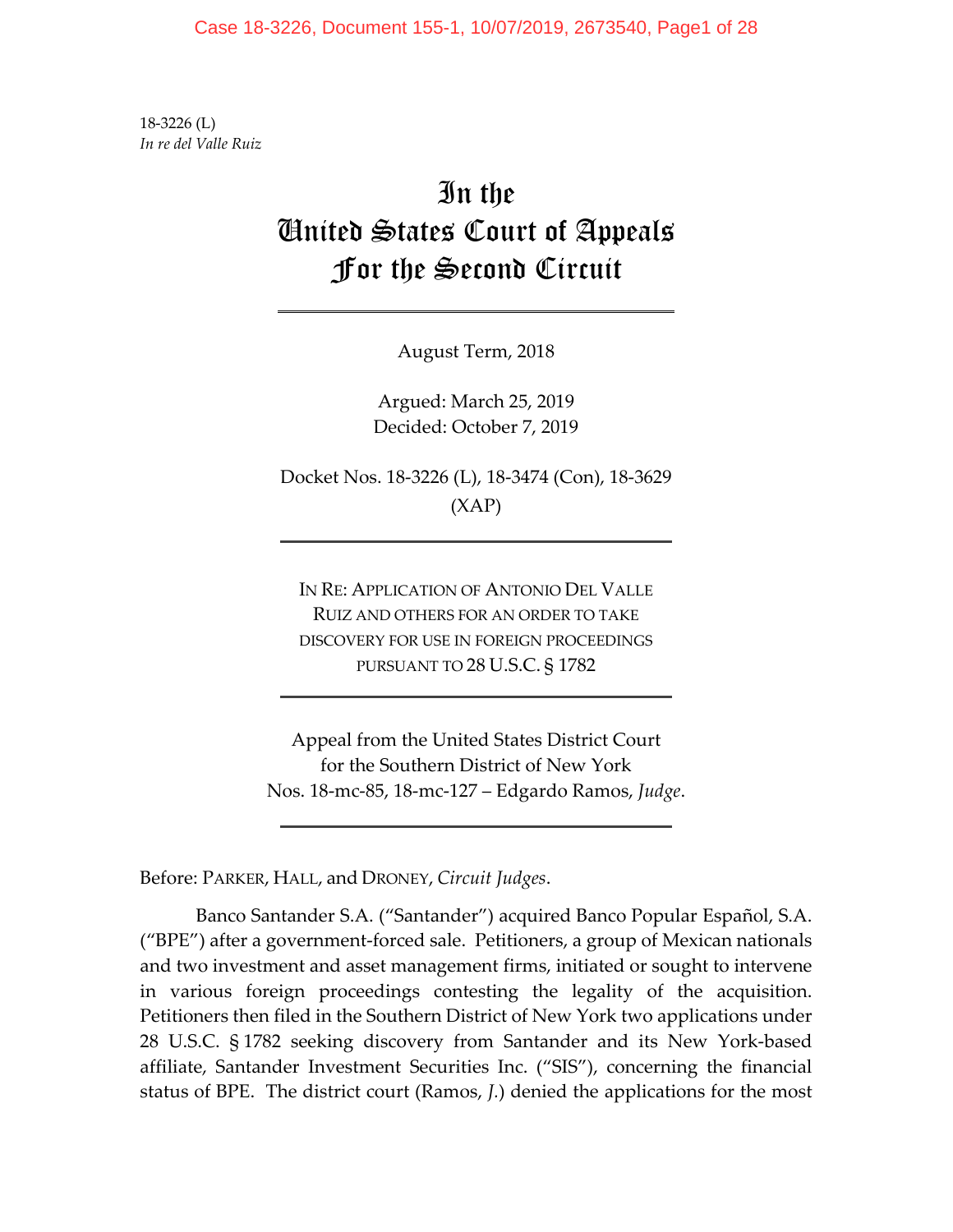## Case 18-3226, Document 155-1, 10/07/2019, 2673540, Page2 of 28

part, concluding that it lacked personal jurisdiction over Santander. The court granted discovery against SIS and in doing so rejected Santander's argument that § 1782 does not allow for extraterritorial discovery. These consolidated appeals follow.

We are first asked to delineate the contours of §1782's requirement that a person or entity "resides or is found" within the district in which discovery is sought. We hold that this language extends § 1782's reach to the limits of personal jurisdiction consistent with due process. We nonetheless conclude that Santander's contacts with the Southern District of New York were insufficient to subject it to the district court's personal jurisdiction.

We are next tasked with deciding whether § 1782 may be used to reach documents located outside of the United States. We hold that there is no per se bar to the extraterritorial application of § 1782, and the district court may exercise its discretion as to whether to allow such discovery. We conclude that the district court acted well within its discretion here in allowing discovery from SIS.

Having so held, we affirm the district court's orders.

AFFIRMED.

JAVIER H. RUBINSTEIN, P.C. (C. Harker Rhodes IV, Kirkland & Ellis LLP, Washington, DC, Lauren F. Friedman, Lucila I.M. Hemmingsen, Joseph Myer Sanderson, Kirkland & Ellis LLP, New York, NY, *on the brief*), Kirkland & Ellis LLP, Chicago, IL, *for Petitioners–Appellants* Antonio del Valle Ruiz, et al.

DAVID MADER (Peter Evan Calamari Bento, *on the brief*), Quinn Emanuel Urquhart & Sullivan, LLP, New York, NY, *for Petitioners–Appellants– Cross‐Appellees* Pacific Investment Management Company LLC and Anchorage Capital Group, LLC.

ELBERT LIN (Samuel A. Danon, Hunton Andrews Kurth LLP, Miami, FL, Johnathon E.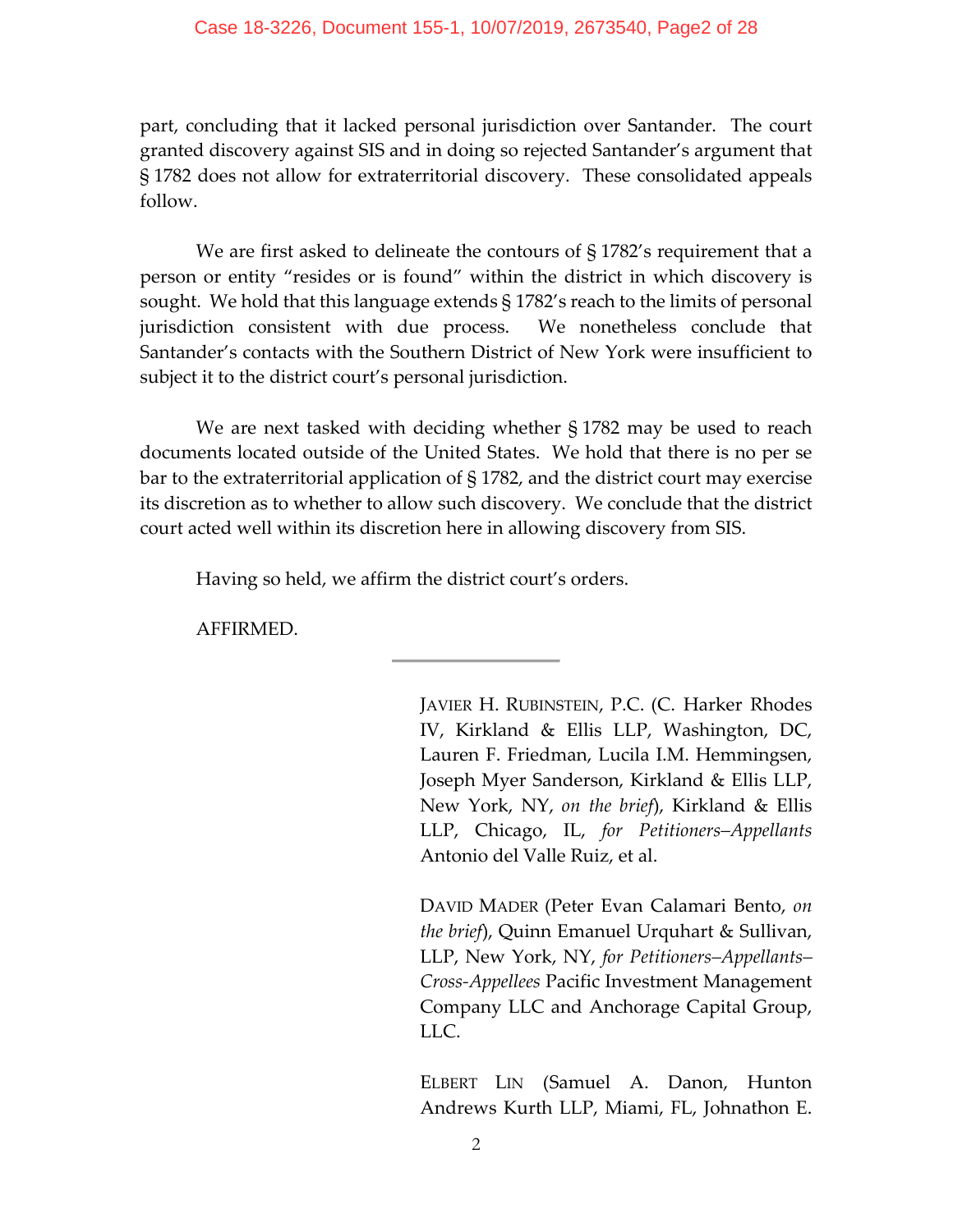Schronce, Hunton Andrews Kurth LLP, Richmond, VA, Joseph J. Saltarelli, Hunton Andrews Kurth LLP, New York, NY, *on the brief*), Hunton Andrews Kurth LLP, Richmond, VA, *for Respondents–Appellees* Banco Santander, S.A., Santander Holdings U.S.A., Inc., and Santander Bank, N.A. and *Respondent–Appellee– Cross‐Appellant* Santander Investment Securities Inc.

HALL, *Circuit Judge*:

Banco Santander S.A. ("Santander") acquired Banco Popular Español, S.A. ("BPE") after a government‐forced sale. Petitioners, a group of Mexican nationals and two investment and asset‐management firms, initiated or sought to intervene in various foreign proceedings contesting the legality of the acquisition. Petitioners then filed in the Southern District of New York two applications under 28 U.S.C. § 1782 seeking discovery from Santander and its New York‐based affiliate, Santander Investment Securities Inc. ("SIS"), concerning the financial status of BPE. The district court (Ramos, *J.*) denied the applications for the most part, concluding that it lacked personal jurisdiction over Santander. The court granted discovery against SIS and in doing so rejected Santander's argument that § 1782 does not allow for extraterritorial discovery. These consolidated appeals follow.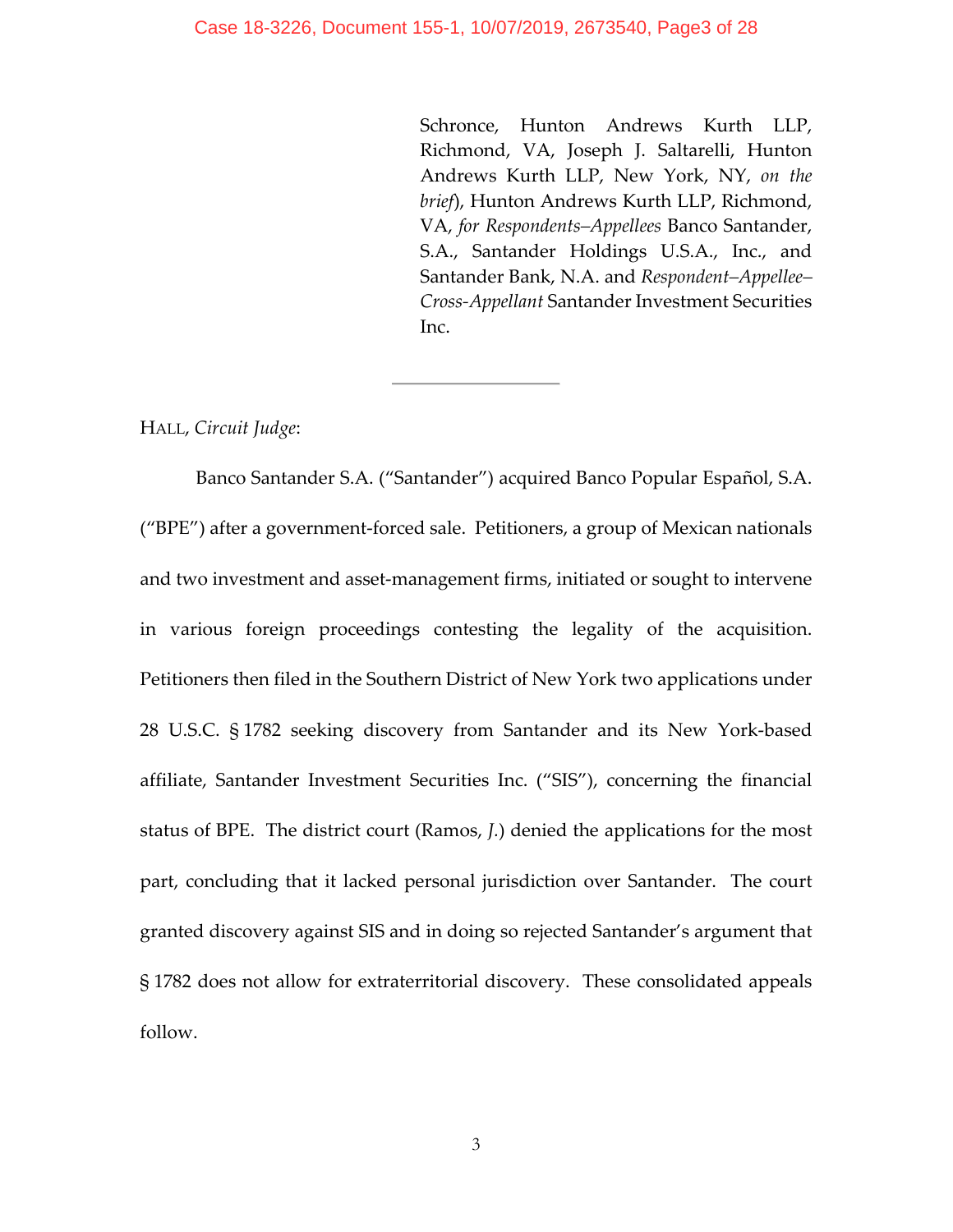#### Case 18-3226, Document 155-1, 10/07/2019, 2673540, Page4 of 28

We are first asked to delineate the contours of § 1782's requirement that a person or entity "resides or is found" within the district in which discovery is sought. We hold that this language extends § 1782's reach to the limits of personal jurisdiction consistent with due process. We nonetheless conclude that Santander's contacts with the Southern District of New York were insufficient to subject it to the district court's personal jurisdiction.

We are next tasked with deciding whether § 1782 may be used to reach documents located outside of the United States. We hold that there is no per se bar to the extraterritorial application of § 1782, and the district court may exercise its discretion as to whether to allow such discovery. We conclude that the district court acted well within its discretion here in allowing discovery from SIS.

Having so held, we affirm the district court's orders.

I.

Section 1782 provides that "[t]he district court of the district in which a person resides or is found may order him to give his testimony or statement or to produce a document or other thing for use in a proceeding in a foreign or international tribunal." 28 U.S.C. § 1782(a). The order may prescribe the applicable practice and procedure for discovery, but "[t]o the extent that the order does not prescribe otherwise, the testimony or statement shall be taken, and the

4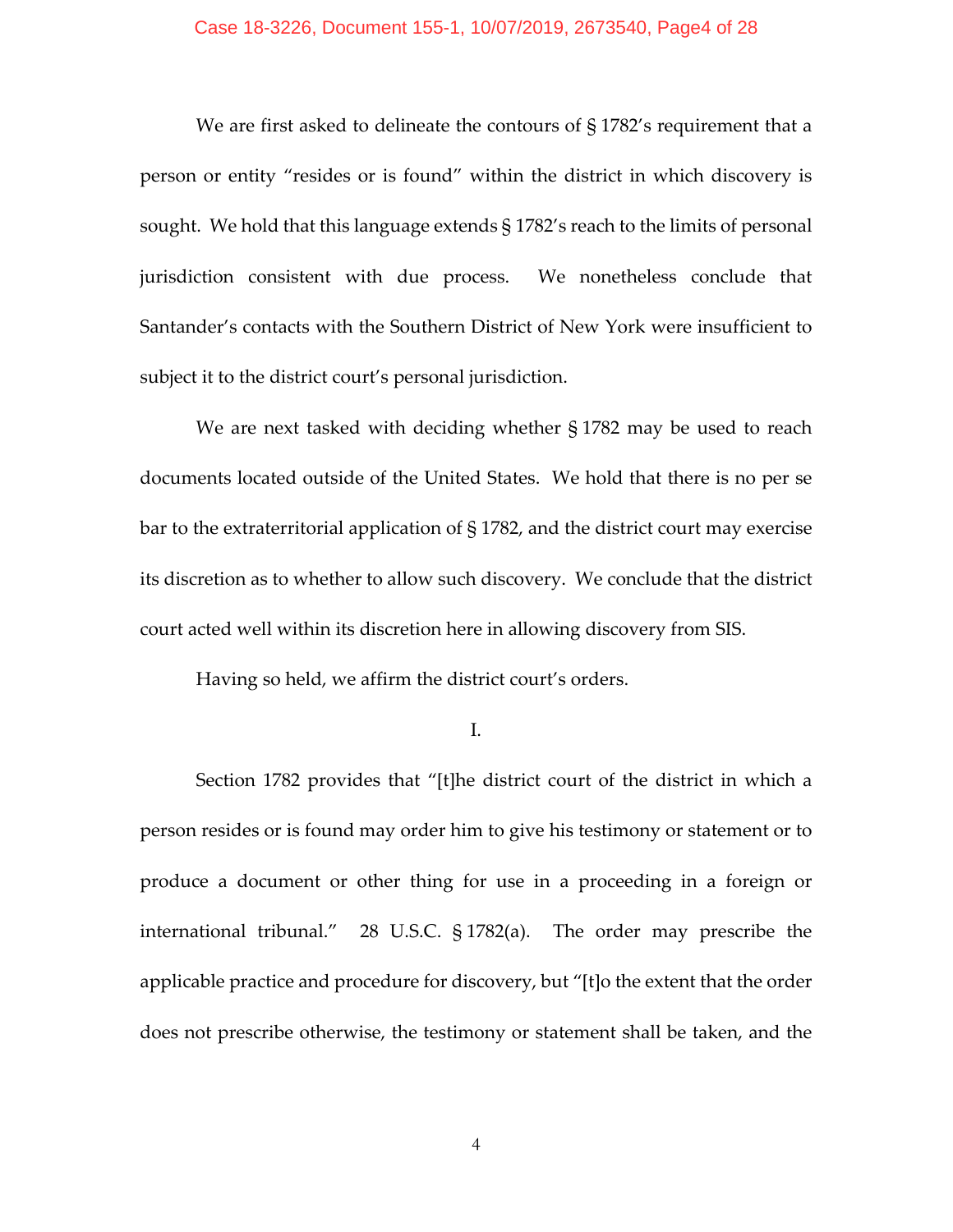## Case 18-3226, Document 155-1, 10/07/2019, 2673540, Page5 of 28

document or other thing produced, in accordance with the Federal Rules of Civil Procedure." *Id.*

#### A.

As of June 2017, BPE was Spain's sixth‐largest bank, with assets of approximately  $E147$  billion. After the financial crisis of 2008, however, BPE became aware that it had many toxic and nonperforming assets ("NPAs") on its books. BPE implemented between 2012 and 2016 a variety of measures to address its exposure to NPAs and did so without any government assistance. By the end of 2016, however, business conditions began to deteriorate after Spanish governmental entities started making large withdrawals.

In May 2017, BPE, contemplating a private sale, created a virtual data room for interested buyers. Among those interested was Santander, which retained New York‐based UBS and Citibank to advise on a contemplated bid. After completing its due diligence, Santander purportedly was prepared to offer to buy BPE for  $\epsilon$ 3 billion with an additional capital injection of  $\epsilon$ 4 billion. Meanwhile, BPE suffered an all-out run on deposits after reports that it was a bankruptcy risk and facing resolution, a form of government-forced sale.<sup>1</sup>

<sup>1</sup> *See generally* Regulation 806/2014, of the European Parliament and of the Council of 15 July 2014 on Establishing Uniform Rules and a Uniform Procedure for the Resolution of Credit Institutions and a Single Resolution Fund and Amending Regulation (EU) No 1093/2010, 2014 O.J. (L 225) 1 (discussing the resolution process).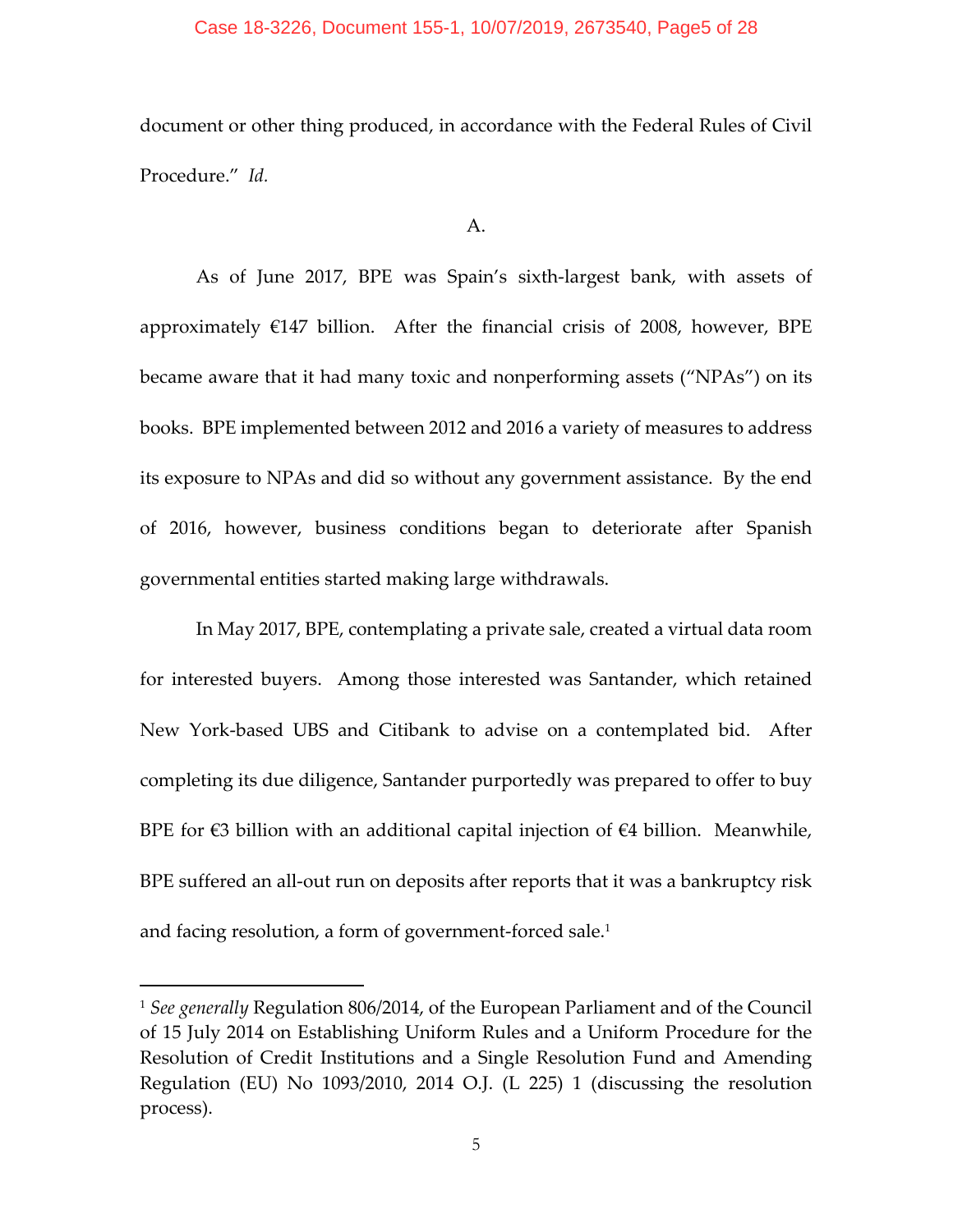On June 6, 2017, the European Central Bank informed the European Single Resolution Board that BPE was "failing or likely to fail." J. App. 115. That same day, and at the direction of the Single Resolution Board, Spain's national banking supervisory authority ("FROB") invited several banks, including Santander, to submit bids by midnight, ostensibly pursuant to a resolution. Only Santander submitted a bid, and that bid was for one Euro  $(\epsilon 1)^2$  On June 7, 2017, it was publicly announced that Santander's bid had been accepted. Apparently, another potential bidder had complained that it did not have enough time to prepare a bid. According to a news report, Santander's CEO had stated that "Santander was able to do it because we had done due diligence 20 days earlier. Otherwise, it would have been impossible." J. App. 469.

As a result of BPE's resolution, a group of 55 Mexican investors in BPE (the "del Valle Ruiz Petitioners"), as well as United States‐based investment and asset management firms Pacific Investment Management Company LLC and Anchorage Capital Group, LLC (the "PIMCO Petitioners"), suffered significant financial losses. Both sets of petitioners brought legal challenges to the BPE resolution in the Court of Justice of the European Union, the del Valle Ruiz Petitioners brought an international arbitration proceeding against Spain, and the

<sup>2</sup> Yes, really: One Euro. *See* J. App. 685 (letter from FROB stating that bids for the purchase of all BPE shares "must be an exact figure in Euros not a range and must be equal to or greater than one Euro (€1)"); *see also* J. App. 694.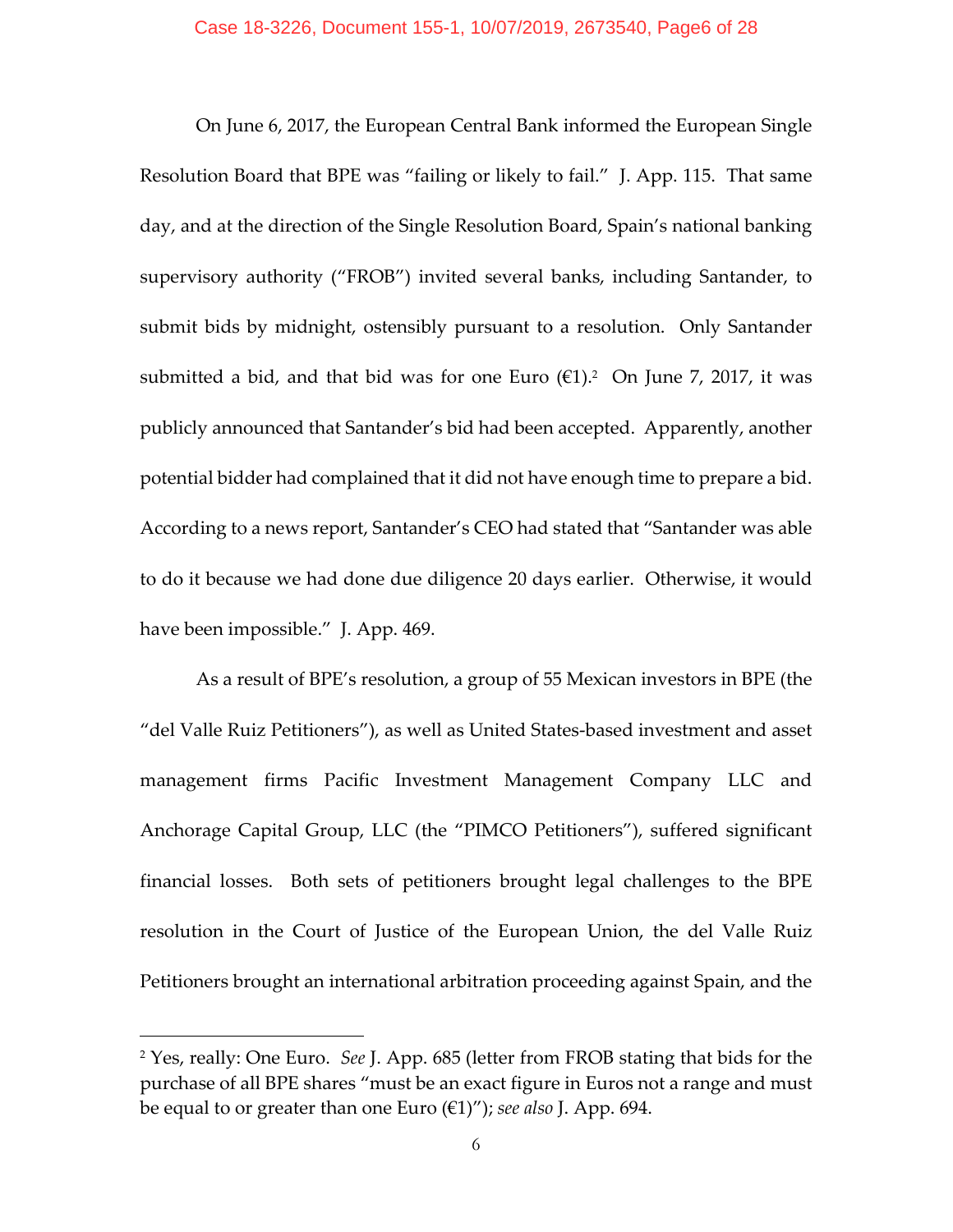PIMCO Petitioners sought to intervene in Spanish criminal proceedings against BPE. Santander has sought, but at the time of argument had not yet been granted leave, to intervene in these proceedings, all of which are ongoing.<sup>3</sup>

B.

The del Valle Ruiz Petitioners filed a § 1782 application in the Southern District of New York seeking discovery from Santander and its wholly‐owned subsidiaries Santander Holdings U.S.A., Inc. ("SHUSA") and Santander Bank, N.A. ("SBNA"). The del Valle Ruiz Petitioners sought documents relating to BPE's liquidity position, both the private‐sale and government‐sale process, and communications with regulators concerning BPE or the BPE resolution. The PIMCO Petitioners filed a § 1782 application against Santander, SHUSA, SBNA, and SIS, seeking similar documents.<sup>4</sup> Santander protested that it was not "found" in the Southern District within the meaning of § 1782, § 1782 does not apply to

<sup>&</sup>lt;sup>3</sup> After briefing and argument, Santander informed this Court that it has been allowed to intervene in the European Union proceedings. Appellees' Fed. R. App. P. 28(j) Letter. Given our discussion below, this development does not affect the outcome of these appeals.

<sup>4</sup> Santander is a Spanish banking company with its principal place of business in Madrid, Spain. SHUSA is a Virginia corporation with its principal place of business in Boston, Massachusetts. SBNA is a national banking association with its principal place of business in Boston, Massachusetts. SIS is a Delaware corporation with its principal place of business in New York, New York. Petitioners make no arguments on appeal concerning SHUSA or SBNA. Nor do they argue that either of these entities should somehow be treated as agents of Santander. Accordingly, we focus on only Santander and SIS.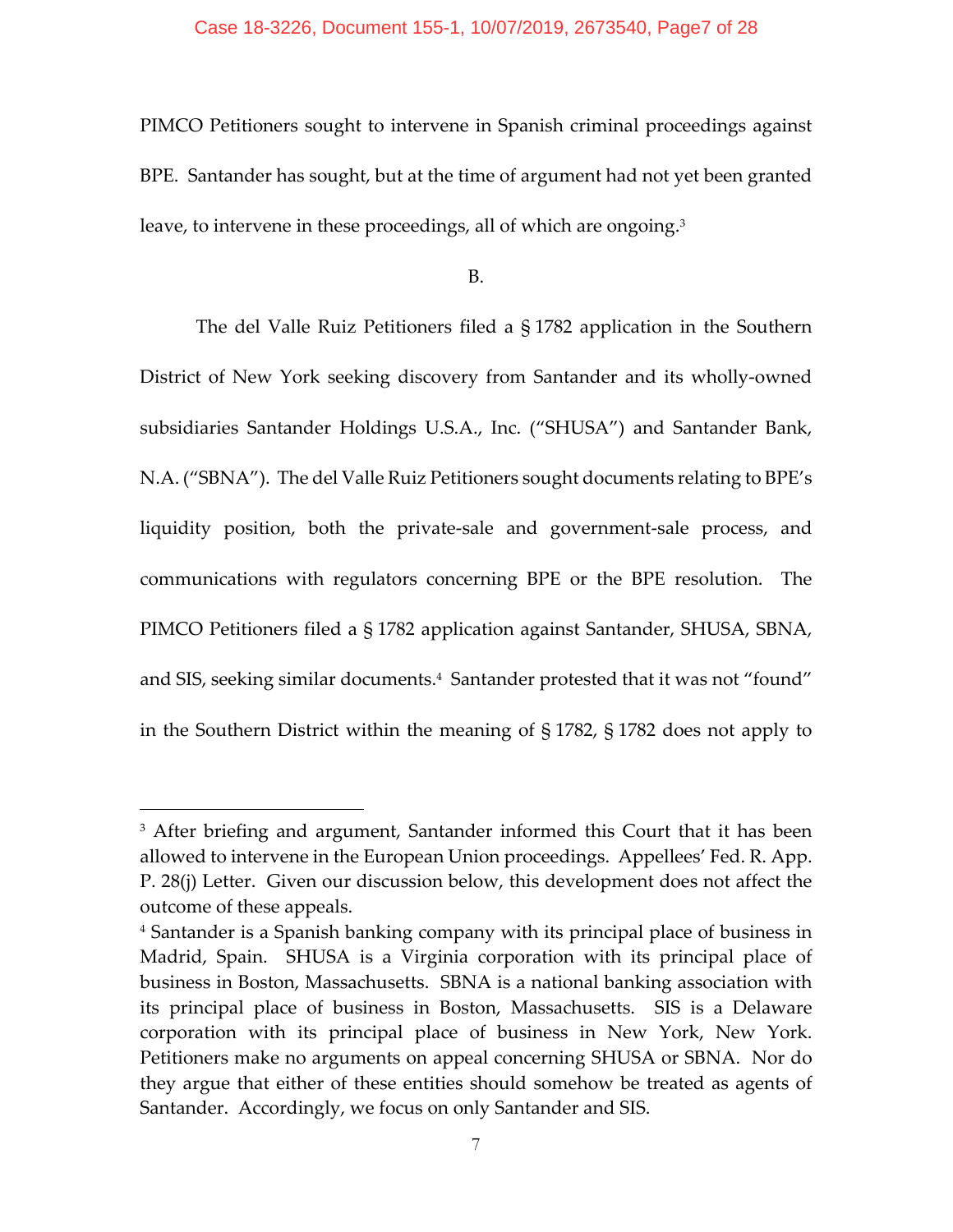## Case 18-3226, Document 155-1, 10/07/2019, 2673540, Page8 of 28

documents or witnesses located overseas, and discovery was otherwise unwarranted. Santander conceded that SIS "resides or is found" in the Southern District but contended that SIS was not involved with the acquisition of BPE.

 $C_{\cdot}$ 

The district court denied the del Valle Ruiz Petitioners' application and denied in part the PIMCO Petitioners' application, but the court granted the PIMCO Petitioners' request for discovery from SIS. *See generally In re del Valle Ruiz*, 342 F. Supp. 3d 448 (S.D.N.Y. 2018). The court first concluded that whatever the statutory meaning of "found," at a minimum § 1782 must comport with constitutional due process, i.e., the court must have personal jurisdiction. *Id.* at 452–53. Under *Daimler AG v. Bauman*, 571 U.S. 117 (2014), none of the Santander entities except SIS met the requirement for general jurisdiction. *In re del Valle Ruiz*, 342 F. Supp. 3d at 453–57, 459. With respect to specific jurisdiction, all of Santander's alleged New York contacts took place after the resolution had been adopted, and the litigation abroad therefore could not be said to arise out of or relate to those contacts.5 *Id.* at 453–59.

<sup>&</sup>lt;sup>5</sup> Although the district court specifically mentioned the retention of investment banks, and specifically noted that those banks were retained "prior to the sale of [BPE], to explore financing options for its acquisition," the court failed to provide any rationale for why that contact was insufficient. *See In re del Valle Ruiz*, 342 F. Supp. 3d at 458.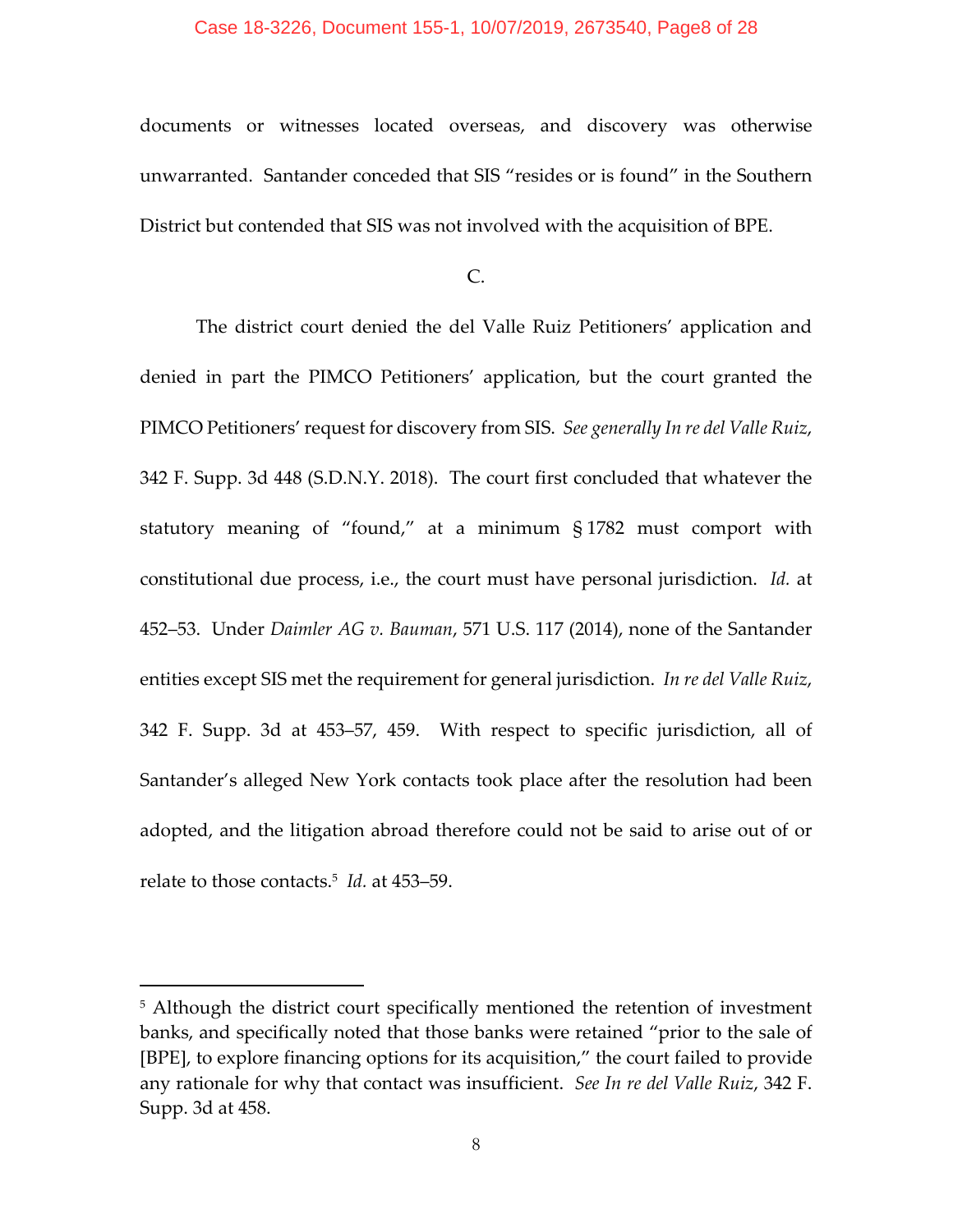The district court concluded that SIS "resides or is found" in the Southern District of New York, the court thus had discretion to grant discovery against SIS, and discovery was warranted under *Intel Corp. v. Advanced Micro Devices, Inc.*, 542 U.S. 241 (2004). *In re del Valle Ruiz*, 342 F. Supp. 3d at 459–60. In doing so, the court noted Santander was not a party to any of the foreign proceedings and, although it had been ordered to produce some discovery in the Spanish criminal proceeding, it was not "an especially *active* participant" in that proceeding. *Id.* at 549. The court rejected Santander's extraterritoriality argument, concluding that producing documents located abroad would not be unduly burdensome or intrusive. *Id.* at 459–60 (citing *In re Accent Delight Int'l Ltd.*, Nos. 16‐mc‐125, 18‐mc‐ 50, 2018 WL 2849724, at \*4 (S.D.N.Y. June 11, 2018), *appeal docketed*, No. 18‐1755). The district court did not mention SIS specifically in its *Intel* analysis. These consolidated appeals follow.

# II.

These appeals present several issues of first impression. The parties dispute the proper interpretation of § 1782's requirement that a respondent "resides or is found" in the district in which the district court ordering discovery sits.<sup>6</sup> Petitioners insist that § 1782's use of the word "found" is coextensive with the

<sup>6</sup> Both parties appear to assume that "resides" is properly understood to refer to where an individual or entity is "essentially at home" for purposes of general personal jurisdiction.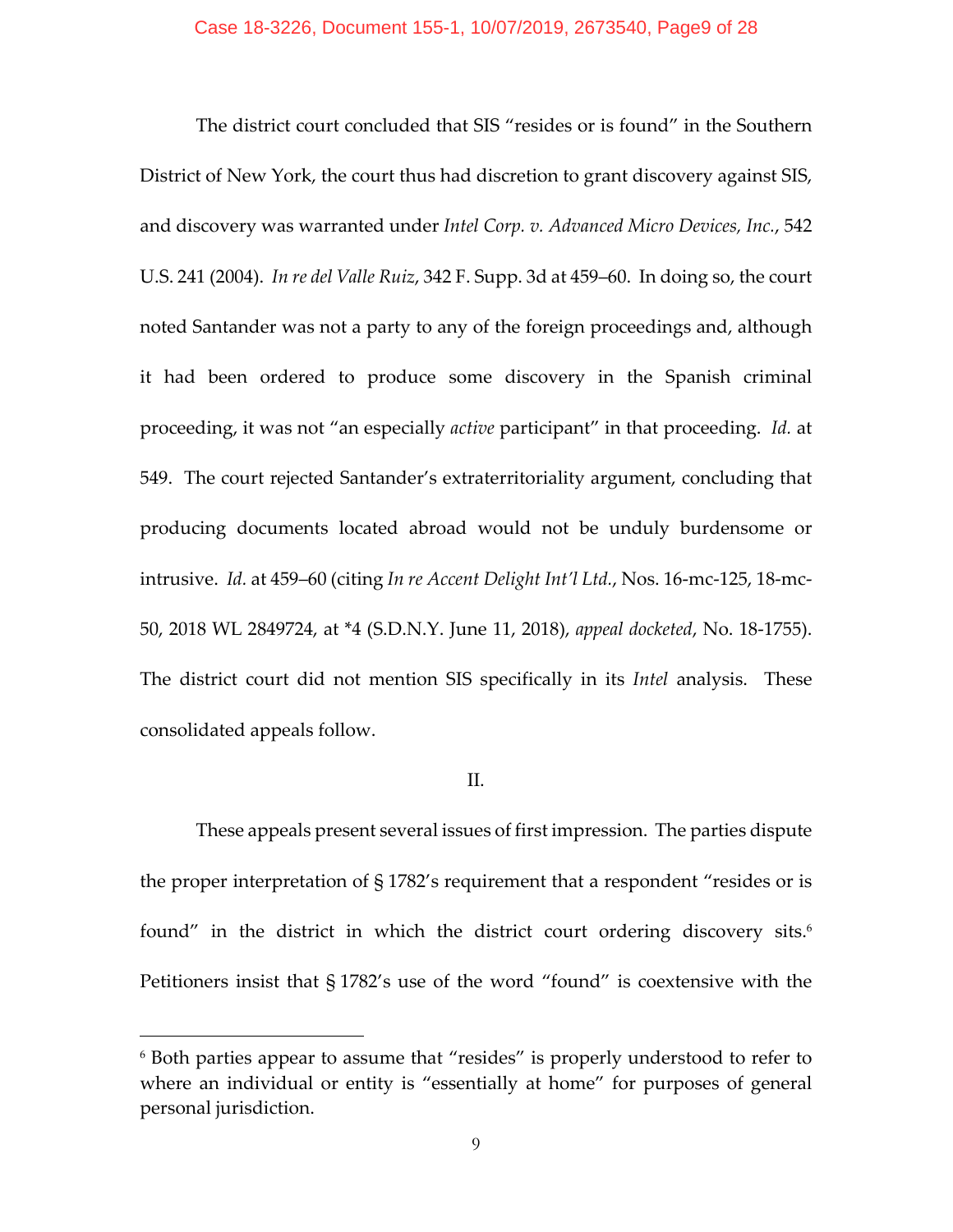#### Case 18-3226, Document 155-1, 10/07/2019, 2673540, Page10 of 28

limits of personal jurisdiction consistent with due process (and that less process is due for nonparties), whereas Santander argues that we must restrict § 1782's "found" language to general "tag" jurisdiction over individuals.7 Santander also contends that § 1782 does not reach evidence located abroad and the district court abused its discretion by allowing discovery against SIS, both points with which Petitioners naturally disagree.<sup>8</sup> We address these arguments in turn.

## III.

"We review *de novo* a district court's ruling that a petition satisfies Section 1782's jurisdictional requirements." *Kiobel by Samkalden v. Cravath, Swaine & Moore LLP*, 895 F.3d 238, 243 (2d Cir. 2018). We likewise review *de novo* a district court's personal‐jurisdiction ruling, "construing all pleadings and affidavits in the light most favorable to the [party asserting jurisdiction] and resolving all doubts in [that party's] favor." *See SPV Osus Ltd. v. UBS AG*, 882 F.3d 333, 342 (2d Cir. 2018).

<sup>7</sup> Tag jurisdiction refers to a court's exercise of personal jurisdiction over an individual who is served, and thus "tagged," while physically present in the forum. *See In re Edelman*, 295 F.3d 171, 179 (2d Cir. 2002) (citing *Burnham v. Superior Ct. of Cal.*, 495 U.S. 604 (1990) (plurality opinion)); *see also Kadic v. Karadzic*, 70 F.3d 232, 247 (2d Cir. 1995) ("Fed. R. Civ. P. 4(e)(2) specifically authorizes personal service of a summons and complaint upon an individual physically present within a judicial district of the United States, and such personal service comports with the requirements of due process for the assertion of personal jurisdiction.").

<sup>8</sup> The Institute of International Bankers have moved for leave to file an amicus curiae brief in support of Santander. That motion has been granted.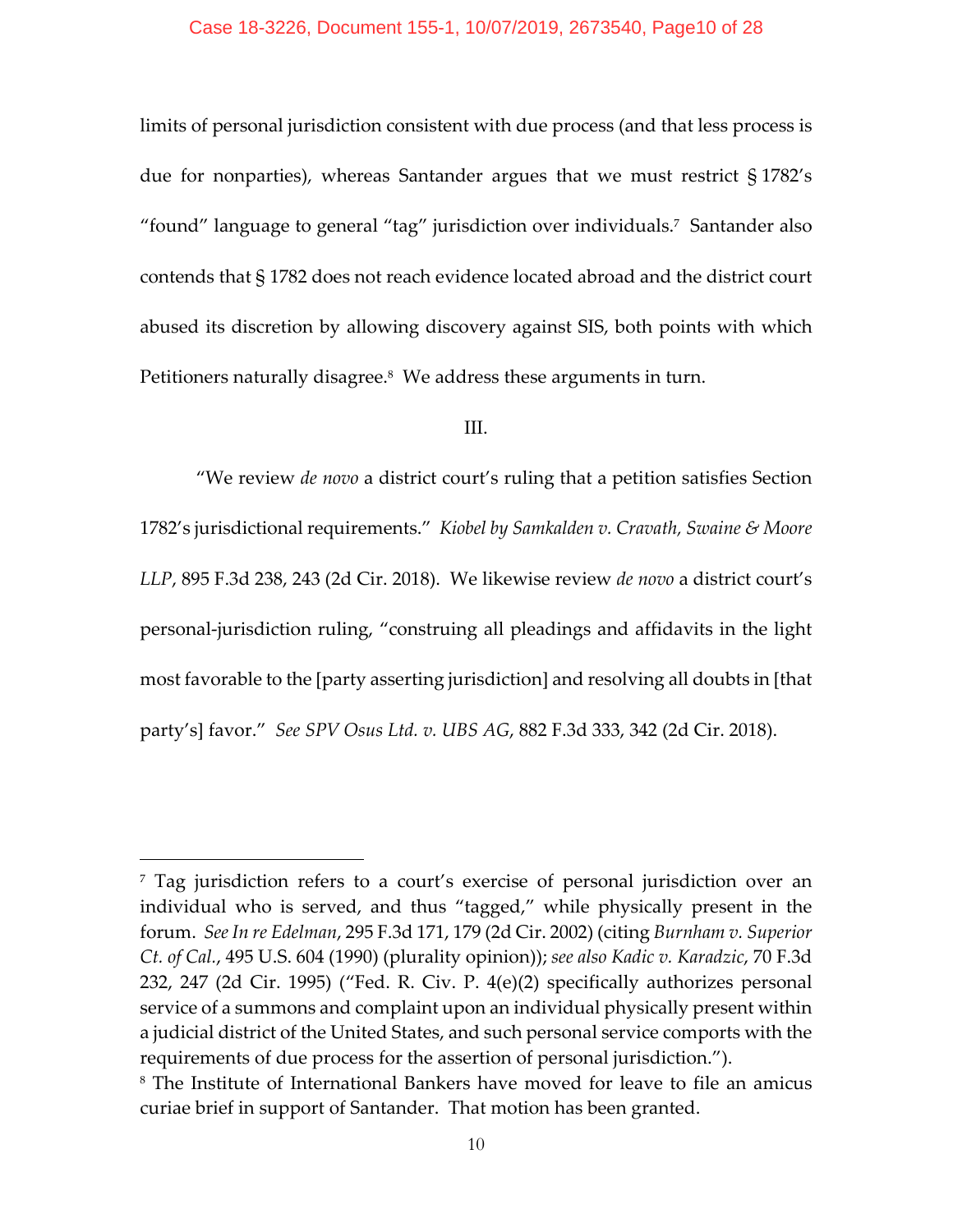#### Case 18-3226, Document 155-1, 10/07/2019, 2673540, Page11 of 28

Section 1782 does not define "found." Neither did the district court. It instead concluded that even if "found" extended to the limits of personal jurisdiction consistent with due process, Petitioners failed to demonstrate that Santander was subject to either the court's general or specific personal jurisdiction. This is where we begin.

#### A.

Santander urges us essentially to cabin "found" to the facts of *In re Edelman*, 295 F.3d 171 (2d Cir. 2002). Effectively, this would limit § 1782's reach to individuals and entities over which a district court has general personal jurisdiction. This approach admittedly would result in a tidy, easily applicable rule. We nonetheless decline the invitation and instead conclude that the statutory scope of "found" extends to the limits of personal jurisdiction consistent with due process.

In *In re Edelman*, this Court's only case to address the "found" requirement of § 1782, we addressed that requirement's application to an individual. The respondent there focused on the statutory language—"*is* found," 28 U.S.C. § 1782(a) (emphasis added)—to argue "that a deponent must be residing or be found in the district contemporaneously with the district court's issuance of the discovery order," *In re Edelman*, 295 F.3d at 177–78, whereas the petitioner asserted that a deponent need only be found in the district when served, *id.* at 178. We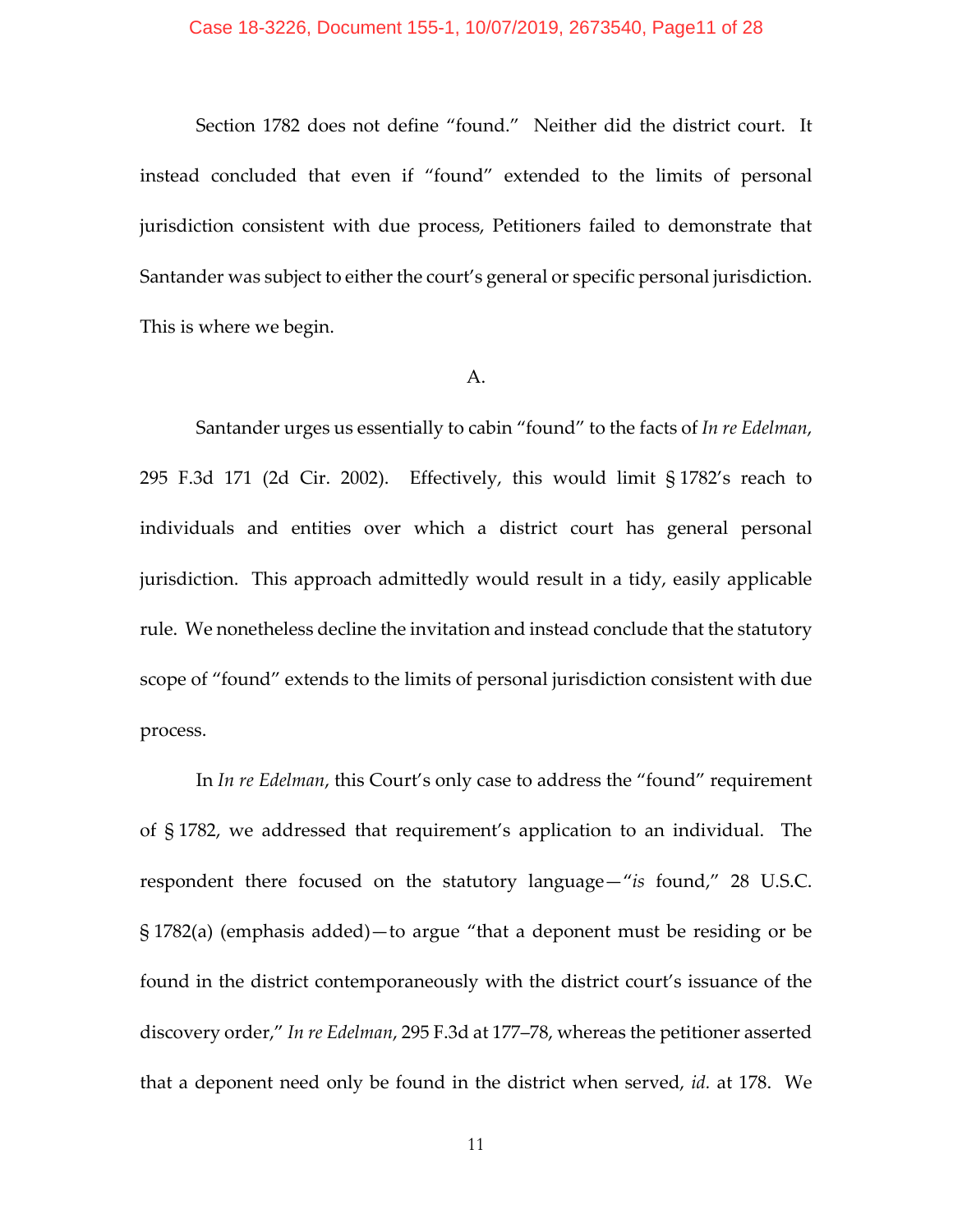#### Case 18-3226, Document 155-1, 10/07/2019, 2673540, Page12 of 28

reasoned that "another part of § 1782(a) supports a flexible reading of the phrase 'resides or is found,'" specifically, the protections afforded by Rules 45 and 26 of the Federal Rules of Civil Procedure as well as the district court's "prudent exercise of discretion." *Id.* at 178–79.

We further noted that "the question of what it means to be found in a particular locale is already the subject of well‐settled case law on territorial jurisdiction," i.e., tag jurisdiction. *Id.* at 179 (citing *Burnham v. Superior Ct. of Cal.*, 495 U.S. 604 (1990) (plurality opinion)). "Given that this so-called tag jurisdiction is consistent with due process," we reasoned, "we do not think that § 1782(a), which is simply a discovery mechanism and does not subject a person to liability, requires more." *Id.* Given this, and legislative history expressing Congress's "aim that the statute be interpreted broadly and that courts exercise discretion in deciding whether, and in what manner, to order discovery in particular cases," we concluded that tag jurisdiction was sufficient to satisfy § 1782's "found" requirement. *Id.* at 179–80. But we did *not* conclude that tag jurisdiction was *necessary* to satisfy § 1782. Indeed, our focus on tag jurisdiction comporting with due process in no way suggests that § 1782's reach should be coextensive only with the limits of a district court's *general* jurisdiction.

Santander nonetheless finds some support for its position in *In re Edelman*'s analysis of § 1782's legislative history. As originally enacted in 1948, § 1782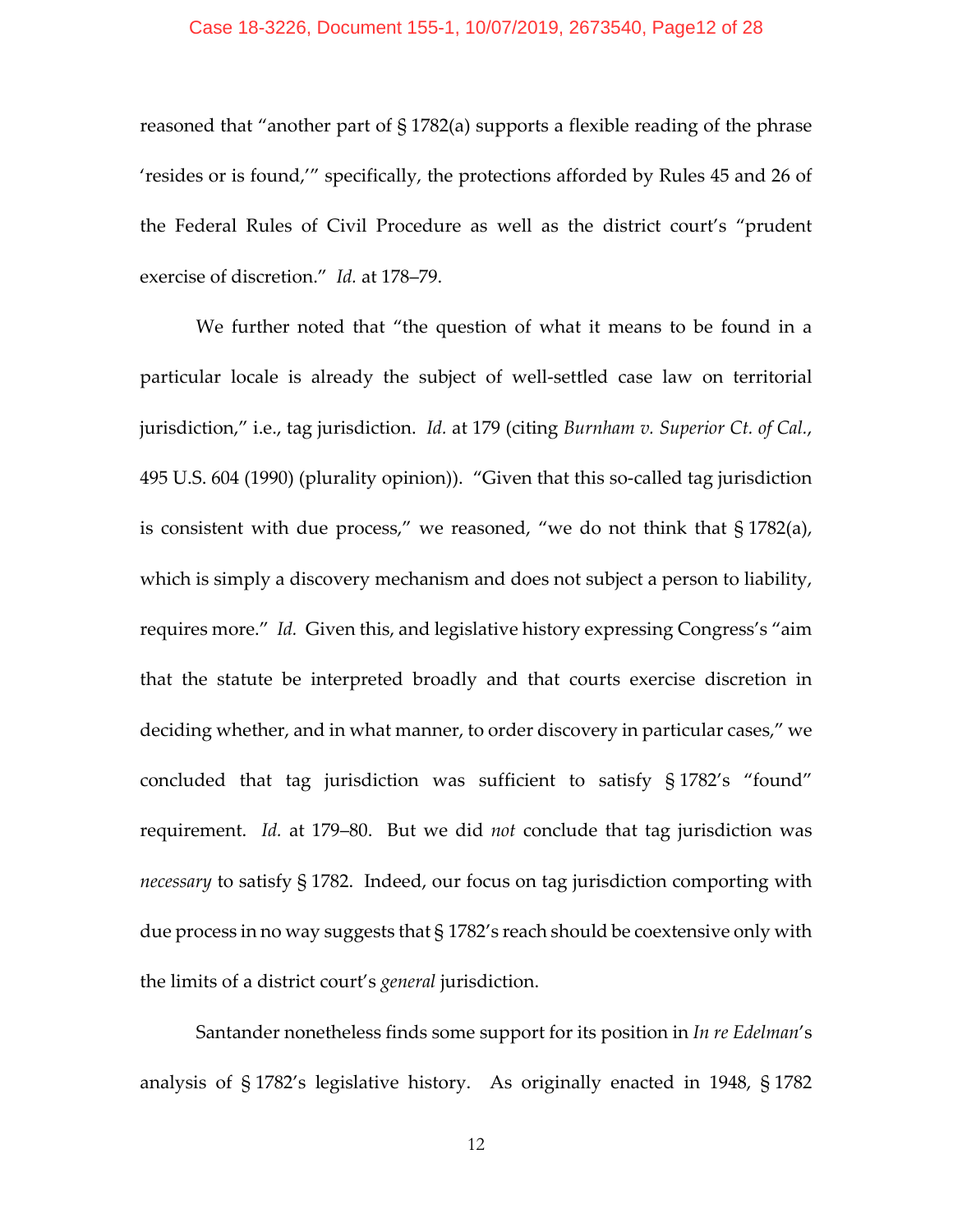#### Case 18-3226, Document 155-1, 10/07/2019, 2673540, Page13 of 28

provided for "[t]he deposition of any witness residing within the United States," so long as the deposition was "taken before a person authorized to administer oaths designated by the district court of any district where the witness resides or may be found." Act of June 25, 1948, Pub. L. No. 80‐773, § 1782, 62 Stat. 869, 949. The next year, Congress struck the first "residing," but left the latter "reside[]" or "be found" requirement. Act of May 24, 1949, Pub. L. No. 81‐72, § 93, 63 Stat. 89, 103. As we noted, "the change was intended to 'correct[] restrictive language in section 1782 . . . and permit [] depositions in any judicial proceeding without regard to whether the deponent is "residing" in the district *or only sojourning there*.'" *In re Edelman*, 295 F.3d at 179–80 (alterations in original) (quoting H.R. Rep. No. 81‐352, at 40 (1949), *reprinted in* 1949 U.S.C.C.A.N. 1254, 1270). We further noted that "a sojourn is a temporary stay (as of a traveler in a foreign country)." *Id.* at 180 (internal quotation marks omitted). Santander hangs its hat on this focus on an individual's physical presence to justify its preference to restrict "found" to general tag jurisdiction.

Santander is not alone: Hans Smit, "a leading academic commentator on the statute who played a role in its drafting," *Certain Funds, Accounts and/or Inv. Vehicles v. KPMG, L.L.P.*, 798 F.3d 113, 119 (2d Cir. 2015), has stated of the term "found" that "[t]he evident statutory purpose is to create adjudicatory authority based on presence. Insofar as the term applies to legal rather than natural persons,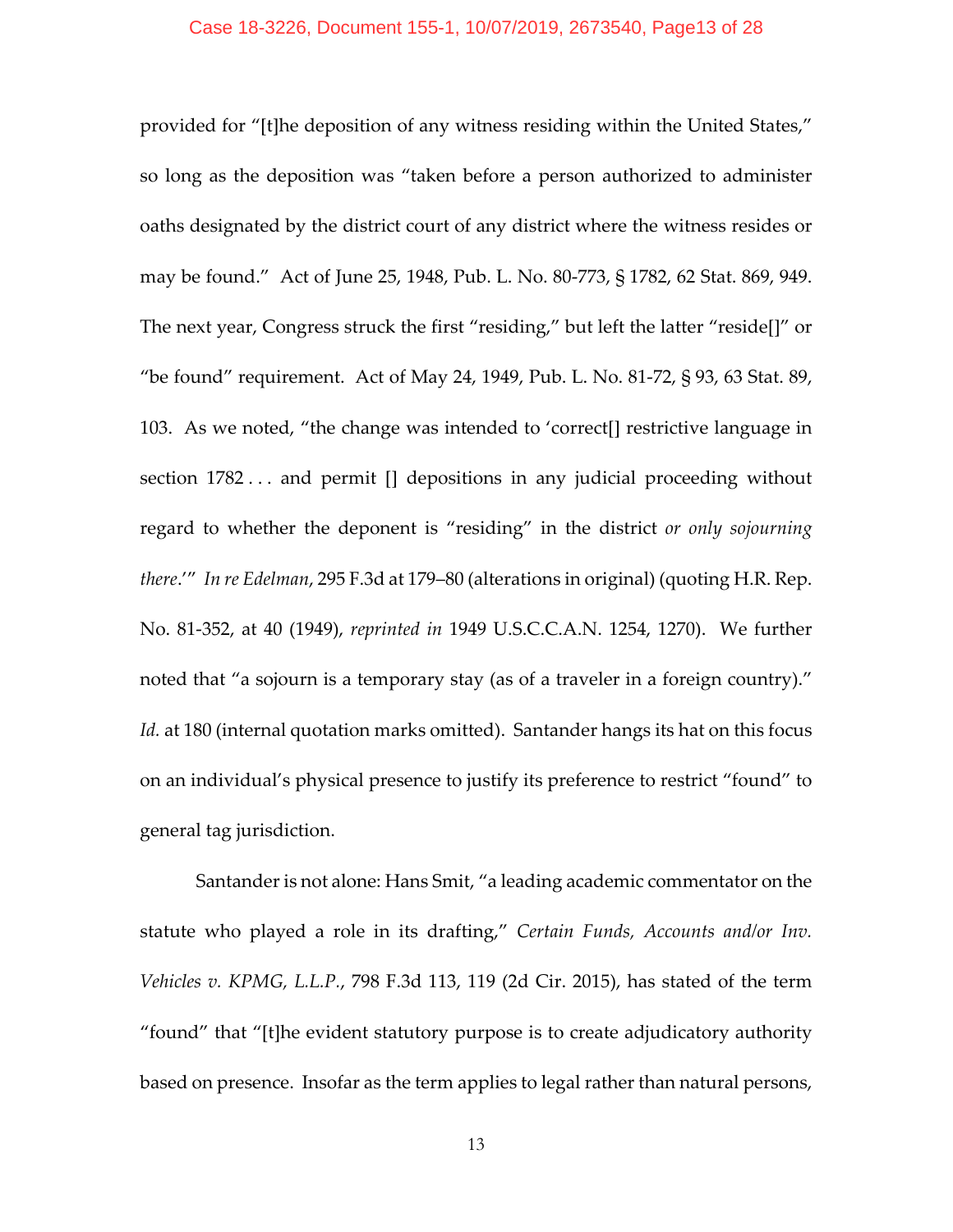#### Case 18-3226, Document 155-1, 10/07/2019, 2673540, Page14 of 28

it may safely be regarded as referring to judicial precedents that equate systematic and continuous local activities," i.e., general jurisdiction, "with presence." Hans Smit, *American Assistance to Litigation in Foreign and International Tribunals: Section 1782 of Title 28 of the U.S.C. Revisited*, 25 SYRACUSE J. INT'L L. & COM. 1, 10 (1998) (footnote omitted).

We are not convinced. Courts have consistently given broad interpretations to similar "found" language in other statutes. *See, e.g.*, *Waeltz v. Delta Pilots Ret. Plan*, 301 F.3d 804, 810 (7th Cir. 2002); *Varsic v. U.S. Dist. Ct.*, 607 F.2d 245, 248–49 (9th Cir. 1979); *see also* Appellant Br. at 27–32. We see no reason to replace the "flexible reading of the phrase 'resides or is found'" that we considered appropriate in *In re Edelman*, 295 F.3d at 178, with the cramped reading Santander suggests. Indeed, we have repeatedly recognized Congress's intent that § 1782 be "interpreted broadly," especially given the district court's ability "to exercise discretion in deciding whether, and in what manner, to order discovery in particular cases." *See id.* at 180; *see also Brandi‐Dohrn v. IKB Deutsche Industriebank AG*, 673 F.3d 76, 80 (2d Cir. 2012) (noting that, in pursuit of the statute's "twin goals" of providing "equitable and efficacious discovery procedures in United States courts for the benefit of tribunals and litigants involved in litigation with international aspects" and encouraging "foreign countries by example to provide similar means of assistance to our courts," "the statute has, over the years, been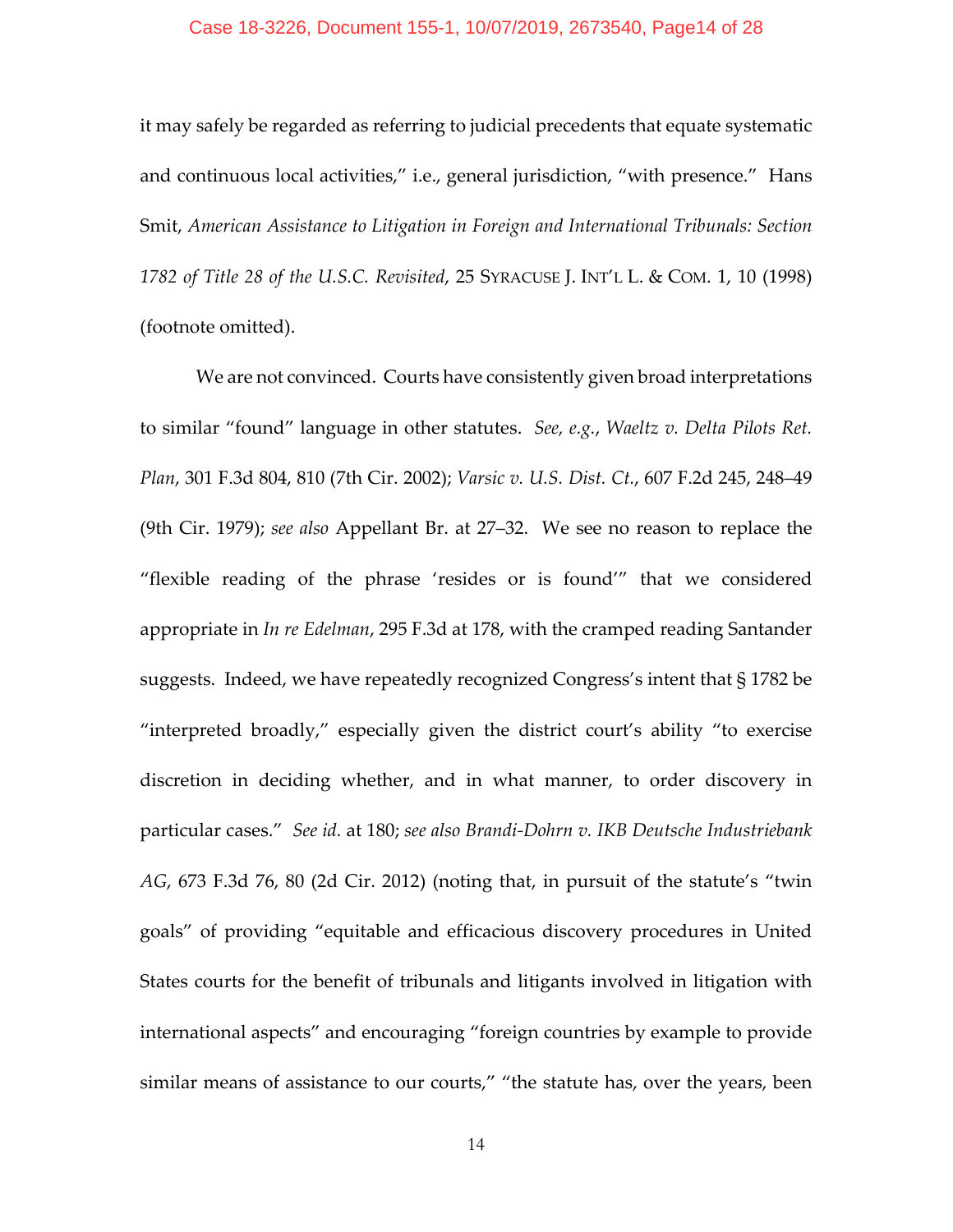## Case 18-3226, Document 155-1, 10/07/2019, 2673540, Page15 of 28

given increasingly broad applicability" (internal quotation marks omitted)). We hold, accordingly, that § 1782's "resides or is found" language extends to the limits of personal jurisdiction consistent with due process.

Having so concluded, we turn next to whether Santander's contacts with the Southern District were sufficient to subject it to the district court's specific personal jurisdiction.9

B.

"The inquiry whether a forum State may assert specific jurisdiction over a nonresident defendant focuses on the relationship among the defendant, the forum, and the litigation." *Walden v. Fiore*, 571 U.S. 277, 283–84 (2014) (internal quotation marks omitted). "[T]he touchstone due process principle has been that, before a court may exercise jurisdiction over a person or an organization, such as a bank, that person or entity must have sufficient 'minimum contacts' with the forum 'such that the maintenance of the suit does not offend traditional notions of fair play and substantial justice.'" *Gucci Am., Inc. v. Weixing Li*, 768 F.3d 122, 134 (2d Cir. 2014) (quoting *Int'l Shoe Co. v. Washington*, 326 U.S. 310, 316 (1945)).

<sup>&</sup>lt;sup>9</sup> Although Petitioners insist that "there is good reason to believe that the district court had *general* jurisdiction over Santander for discovery purposes," they do not press this argument on appeal, *see* Appellant Br. at 36–37, and we do not consider it.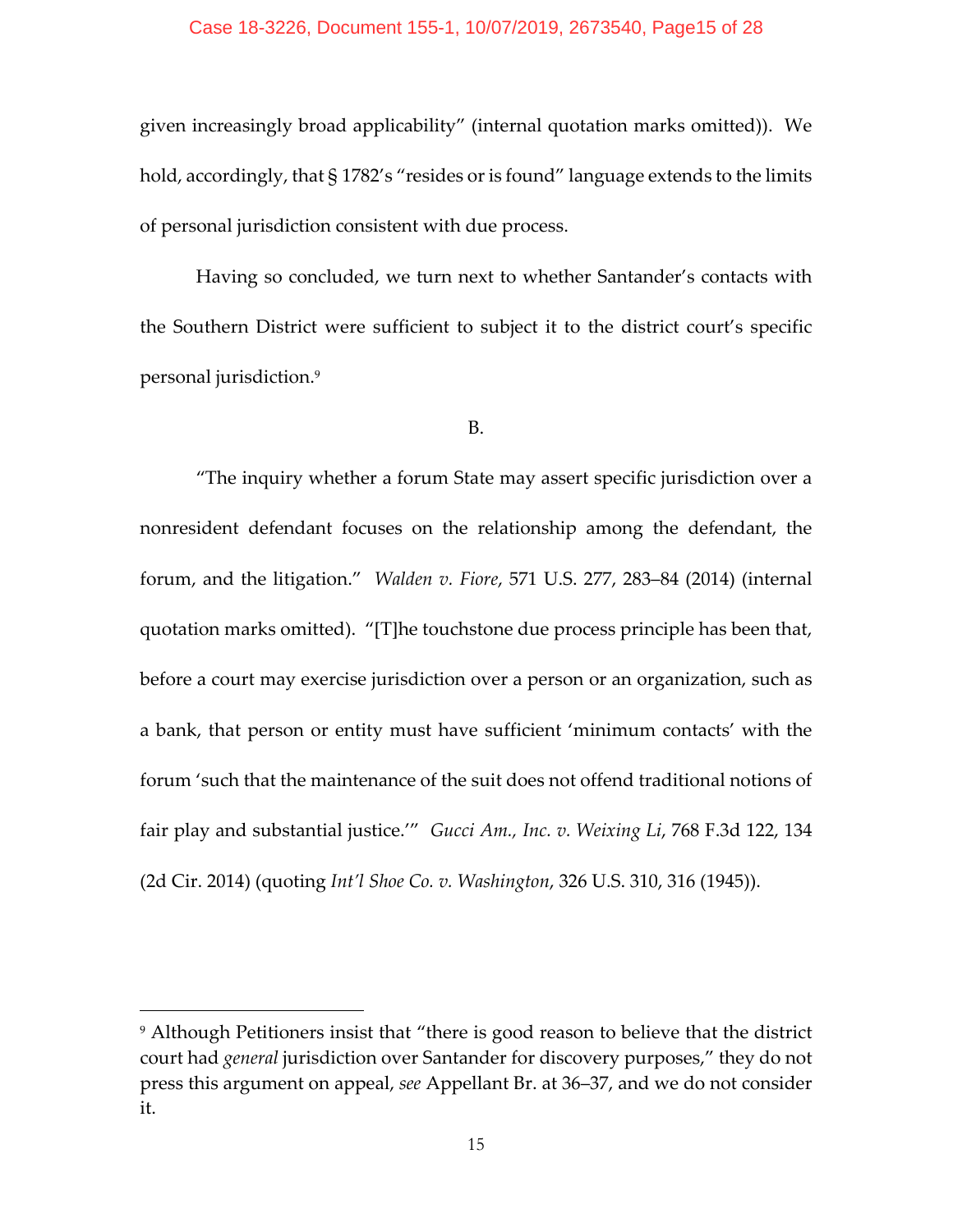For specific jurisdiction, "there must be an 'affiliation between the forum and the underlying controversy, principally, [an] activity or an occurrence that takes place in the forum State.'" *Bristol‐Myers Squibb Co. v. Superior Ct. of Cal.*, 137 S. Ct. 1773, 1780 (2017) (alteration in original) (quoting *Goodyear Dunlop Tires Operations, S.A. v. Brown*, 564 U.S. 915, 919 (2011)). Put differently, "[s]pecific jurisdiction . . . permits adjudicatory authority only over issues that 'aris[e] out of or relat[e] to the [entity's] contacts with the forum.'" *Gucci Am.*, 768 F.3d at 134 (some alterations in original) (quoting *Helicopteros Nacionales de Colombia, S.A. v. Hall*, 466 U.S. 408, 414 n.8 (1984)).

In principle, the two‐step analysis is well established: First, the court must decide if the individual or entity has "purposefully directed his activities at . . . the forum and the litigation . . . arise[s] out of or relate[s] to those activities." *Burger King Corp. v. Rudzewicz*, 471 U.S. 462, 472 (1985) (internal quotation marks and citation omitted). Second, the court must "determine whether the assertion of personal jurisdiction would comport with fair play and substantial justice." *Id.* at 476 (internal quotation marks omitted). But "[t]he Supreme Court has not ... addressed specific jurisdiction over nonparties." *Gucci Am.*, 768 F.3d at 136.

In *Gucci America*, we suggested the following framework for nonparties: (1) "first assess the connection between the nonparty's contacts with the forum and the order at issue" and (2) "then decide whether exercising jurisdiction for the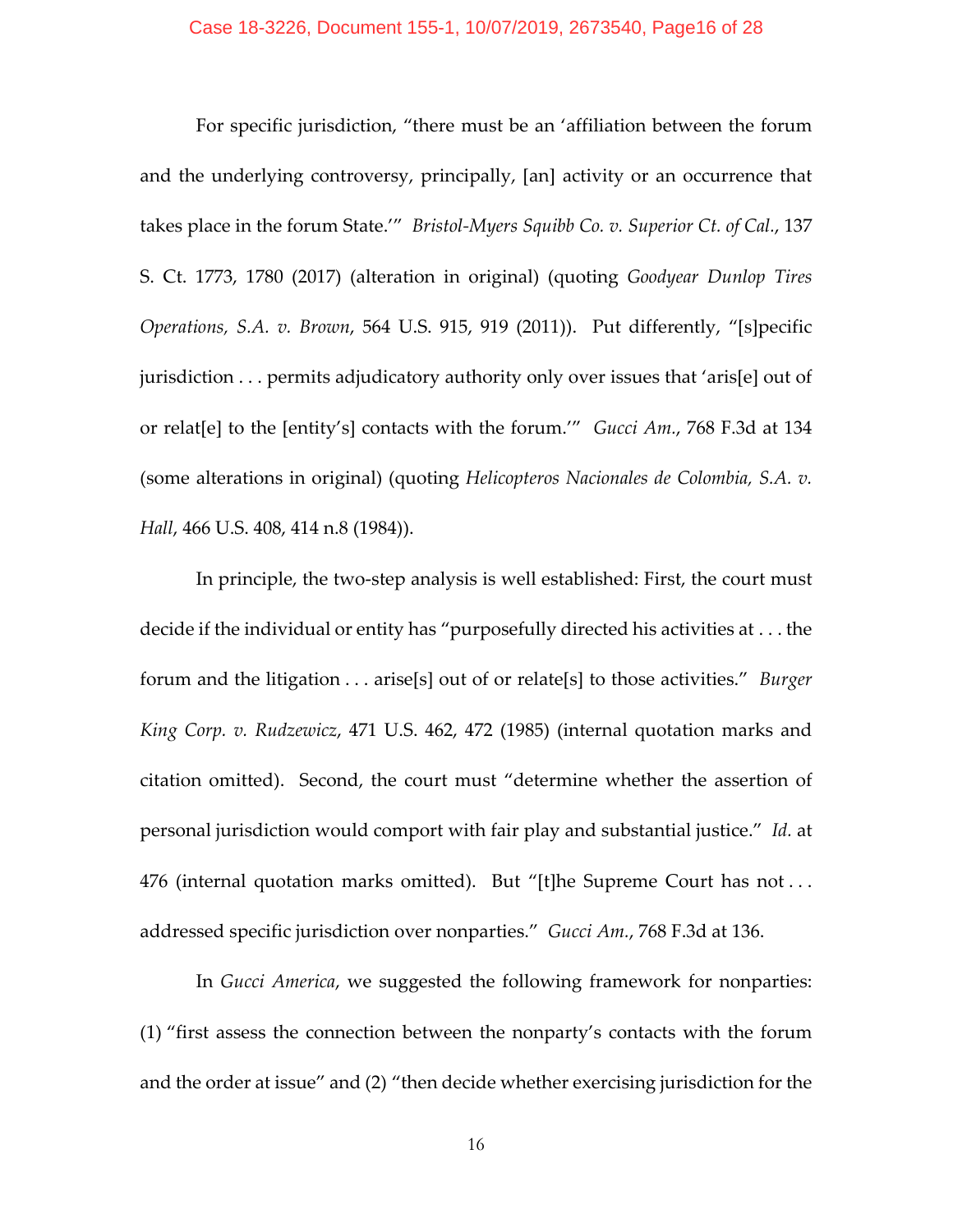## Case 18-3226, Document 155-1, 10/07/2019, 2673540, Page17 of 28

purposes of the order would comport with fair play and substantial justice." *Gucci Am.*, 768 F.3d at 137. We further noted that at least one circuit had likewise applied a "translated" version of the specific‐jurisdiction test to discovery requests "by focusing on the connection between the nonparty's contacts with the forum and the discovery order at issue." *Id.* at 141 (citing *Application to Enforce Admin. Subpoenas Duces Tecum of the SEC v. Knowles*, 87 F.3d 413, 418 (10th Cir. 1996)). This provides a starting point, but several issues somewhat muddy the analysis.10

Petitioners ask that we add clarity to two unresolved issues of specific personal jurisdiction. Petitioners first request that we address exactly what process is due an entity such as Santander, which is not subject to potential liability. They insist that less process is due and that the process Santander received was thus sufficient. Petitioners next seek guidance on what contacts are necessary to give rise to specific personal jurisdiction. That is, what exactly do "arising out of" and "related to" mean in this context? Petitioners insist that "related to" encompasses a much broader swath of conduct than "arising out of," and it includes conduct such as Santander's forum contacts here.

<sup>&</sup>lt;sup>10</sup> We note that in the context of a  $\S 1782$  application, the relevant "forum" is limited to the *district* in which the district court sits. *See* 28 U.S.C. § 1782(a) (referring to "[t]he district court of the district in which a person resides or is found").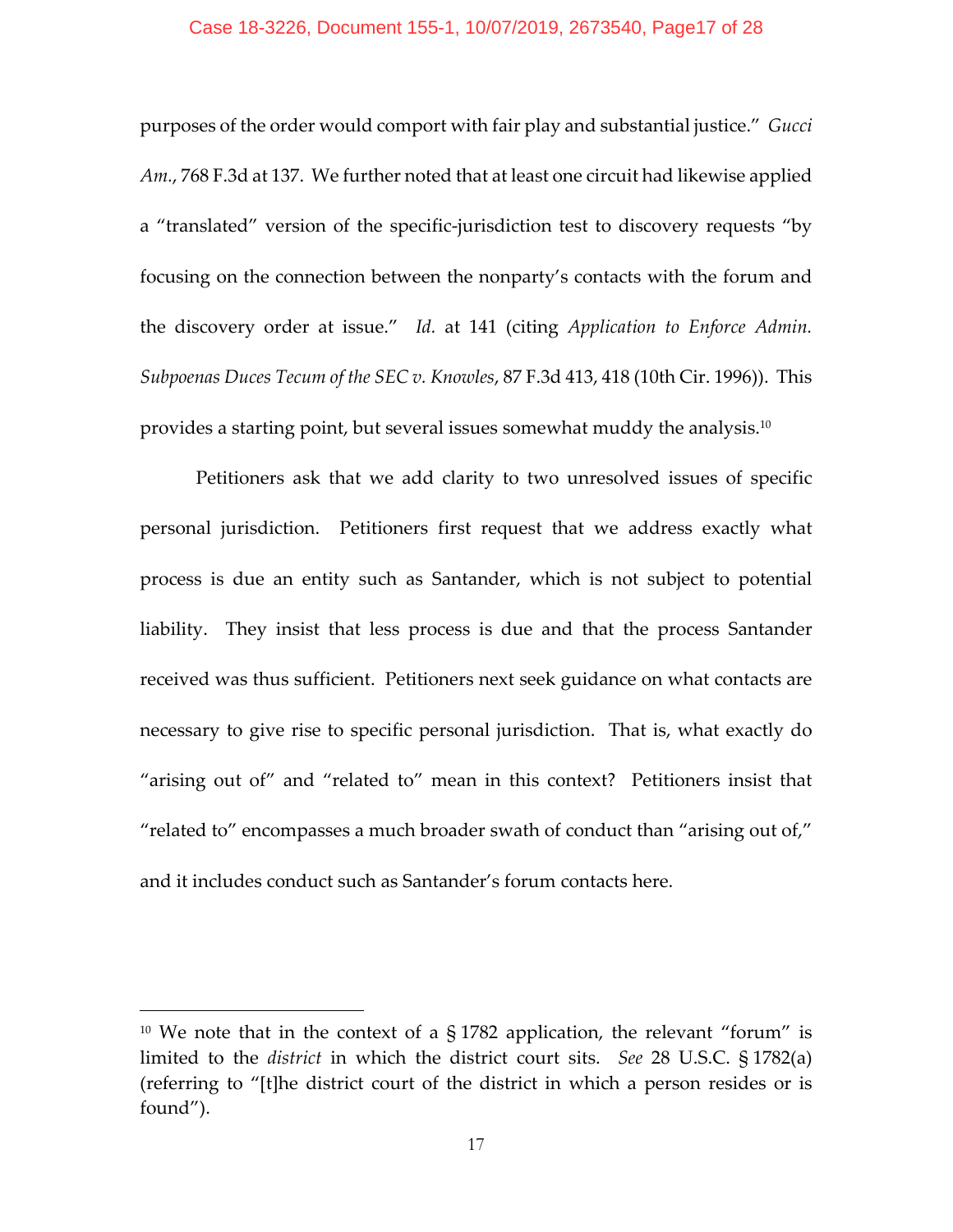1.

Petitioners first urge us to conclude that the process due nonparties is less than that due defendants, though Petitioners fail to define what that "less" might mean.<sup>11</sup> True, we have recognized that a "person who is subjected to liability ... far from home may have better cause to complain of an outrage to fair play" than a nonparty. *First Am. Corp. v. Price Waterhouse LLP*, 154 F.3d 16, 20 (2d Cir. 1998). But we have also observed that a nonparty may have interests, such as avoiding the burdens of discovery, "genuinely independent" of any intent to frustrate a court order. *See Heyman v. Kline*, 444 F.2d 65, 65–66 (2d Cir. 1971); *see also Gucci Am.*, 768 F.3d at 137 n.17 (recognizing these views). We decline to hold that there is a categorically lower showing of due process needed to obtain discovery from a nonparty. Instead, we think it enough for purposes of due process in these circumstances that the nonparty's contacts with the forum go to the actual discovery sought rather than the underlying cause of action.

# 2.

Petitioners next ask us to divine the difference between "arising out of" and "related to," a difference the Supreme Court has yet to concede, much less construe. *See Helicopteros Nacionales*, 466 U.S. at 415 n.10 (declining to reach the

<sup>&</sup>lt;sup>11</sup> Although Santander and SIS are technically "parties" to this  $\S 1782$  proceeding, they are functionally nonparties in the sense that they are not subject to liability in the underlying foreign proceedings.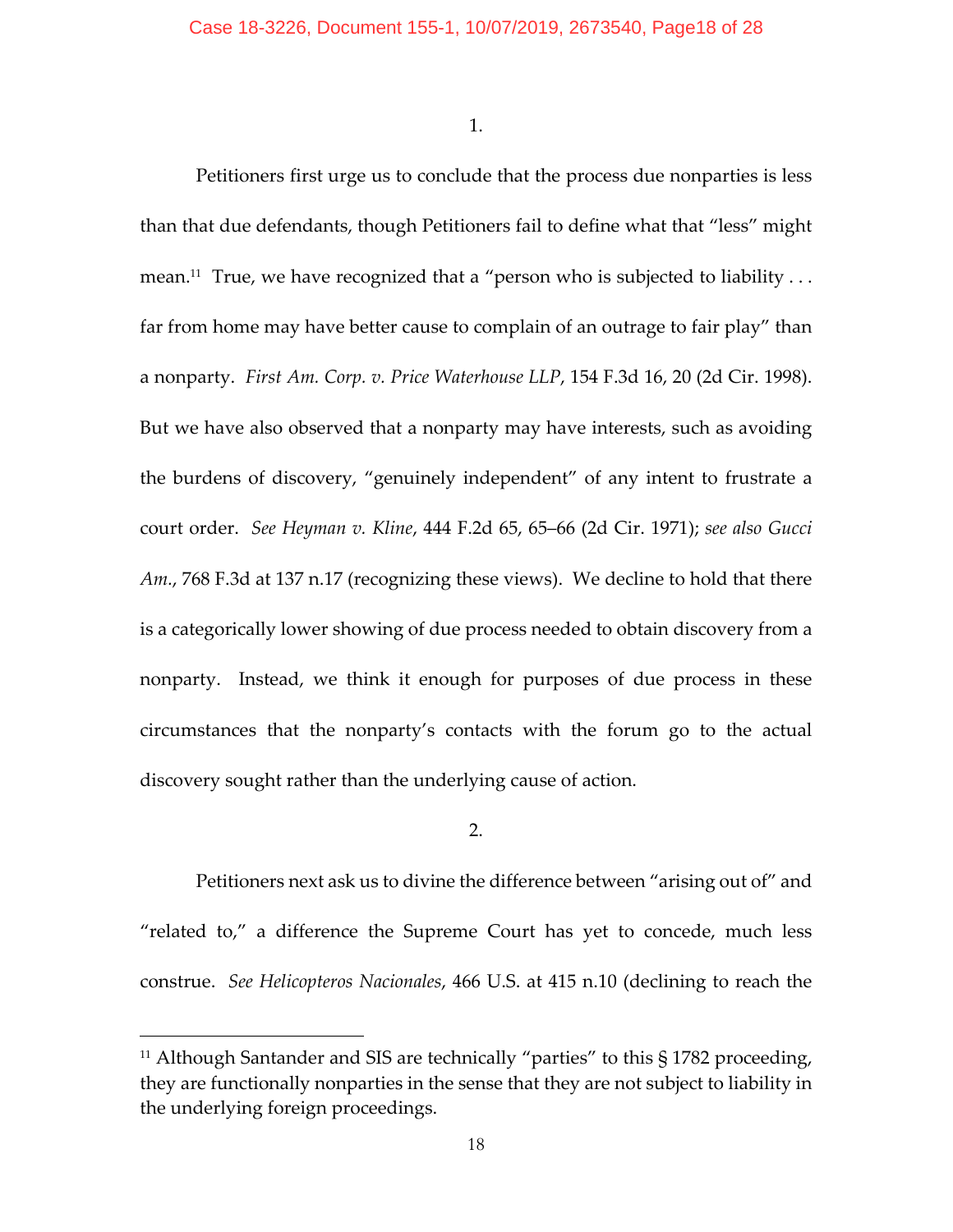#### Case 18-3226, Document 155-1, 10/07/2019, 2673540, Page19 of 28

issues). But regardless of what, if any, conceptual distance separates "arising out of" and "related to," we have always required some *causal* relationship between an entity's in‐forum contacts and the proceeding at issue. *See SPV Osus*, 882 F.3d at 344 (observing that courts differ on whether proximate or but‐for causation is sufficient for specific personal jurisdiction but noting that "the standard applied [in this Circuit] depends on 'the relationship among the defendant, the forum, and the litigation.'" (quoting *Chew v. Dietrich*, 143 F.3d 24, 29 (2d Cir. 1998))).

In the liability context, "[t]he exercise of specific jurisdiction depends on in‐ state activity that *gave rise to the episode‐in‐suit*." *Waldman v. Palestine Liberation Org.*, 835 F.3d 317, 331 (2d Cir. 2016) (internal quotation marks omitted); *see also Bristol‐Myers Squibb*, 137 S. Ct. at 1781 (holding that unrelated contacts cannot diminish the required showing of an affiliation between the forum and the underlying controversy). Translated to account for a  $\S 1782$  respondent's nonparty status, we thus hold that, where the discovery material sought proximately resulted from the respondent's forum contacts, that would be sufficient to establish specific jurisdiction for ordering discovery. That is, the respondent's having purposefully availed itself of the forum must be the primary or proximate reason that the evidence sought is available at all. On the other hand, where the respondent's contacts are broader and more significant, a petitioner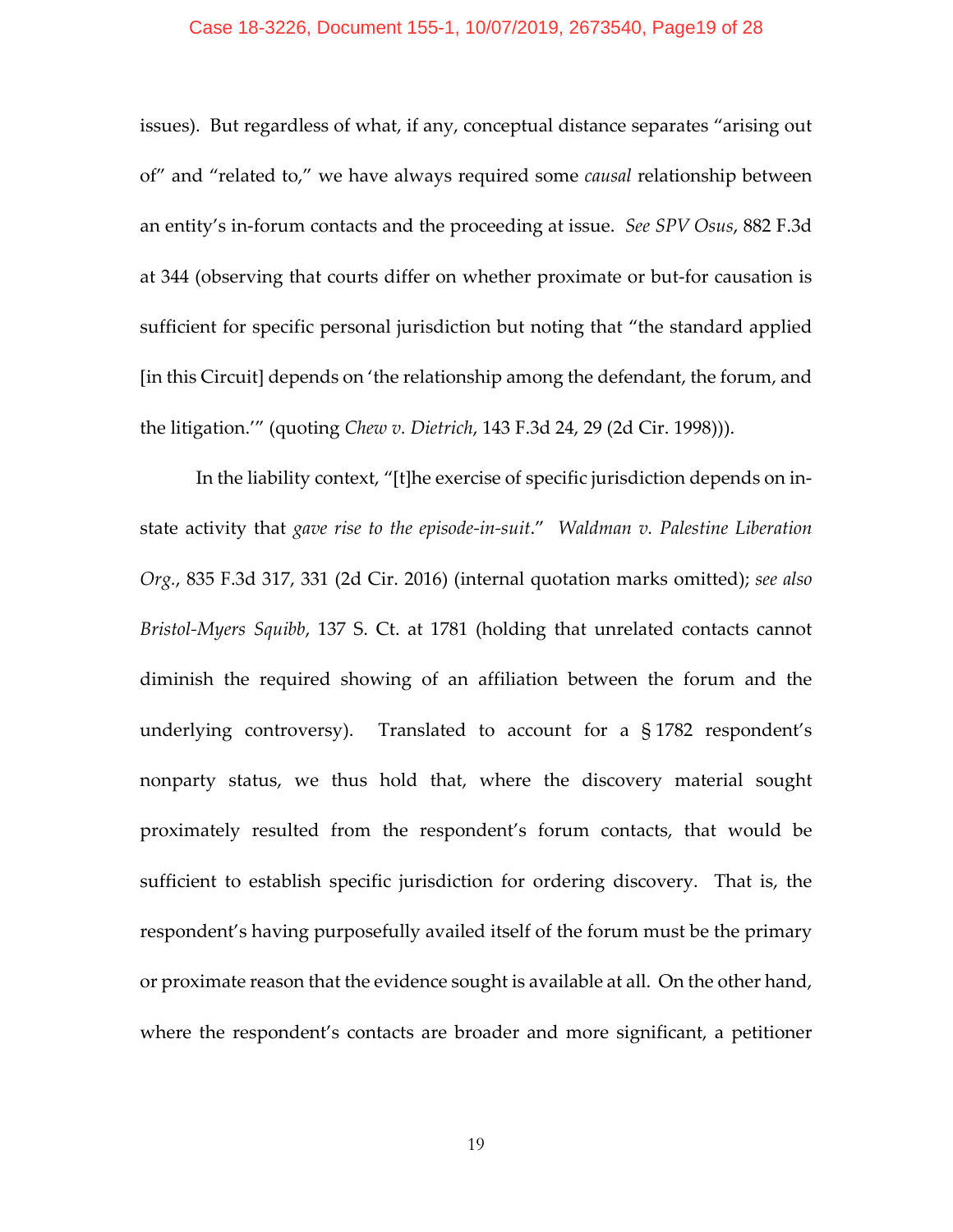#### Case 18-3226, Document 155-1, 10/07/2019, 2673540, Page20 of 28

need demonstrate only that the evidence sought would not be available but for the respondent's forum contacts.12

3.

That settled, we turn to the case at hand. The district court concluded that Santander's related forum contacts all postdated the acquisition of BPE and could therefore not be even but‐for "causes" of the availability of the evidence sought in discovery. With one exception, we agree. That exception is Santander's use of two New York City firms, UBS and Citibank, to conduct due diligence on BPE for a private sale that fell through before BPE was forced into resolution. According to Santander's CEO, *but for* having conducted that due diligence, "it would have been impossible" for Santander to submit its resolution bid in time. *See* J. App. 469. But this is Santander's only forum contact that was connected to the discovery sought. Petitioners were therefore required to show that this contact was the *proximate* reason the evidence sought was available, not merely that the evidence would not have been available but for the contact. This they failed to do. The only conduct

<sup>12</sup> We realize that the use of terminology relating to causation is a somewhat awkward fit for discovery. Nonetheless, we think that the focus on the relationship between a § 1782 respondent's forum contacts and the resulting availability of the evidence is a workable translation of the normal personal‐ jurisdiction framework. For instance, an applicant could target its discovery to all documents relating to *x* created during the course of respondent's engagement with forum entity *y*. That our holding will generally require a § 1782 applicant to provide additional specificity concerning the discovery it seeks is a feature, not a flaw. *Cf.* Smit, *supra*, at 11.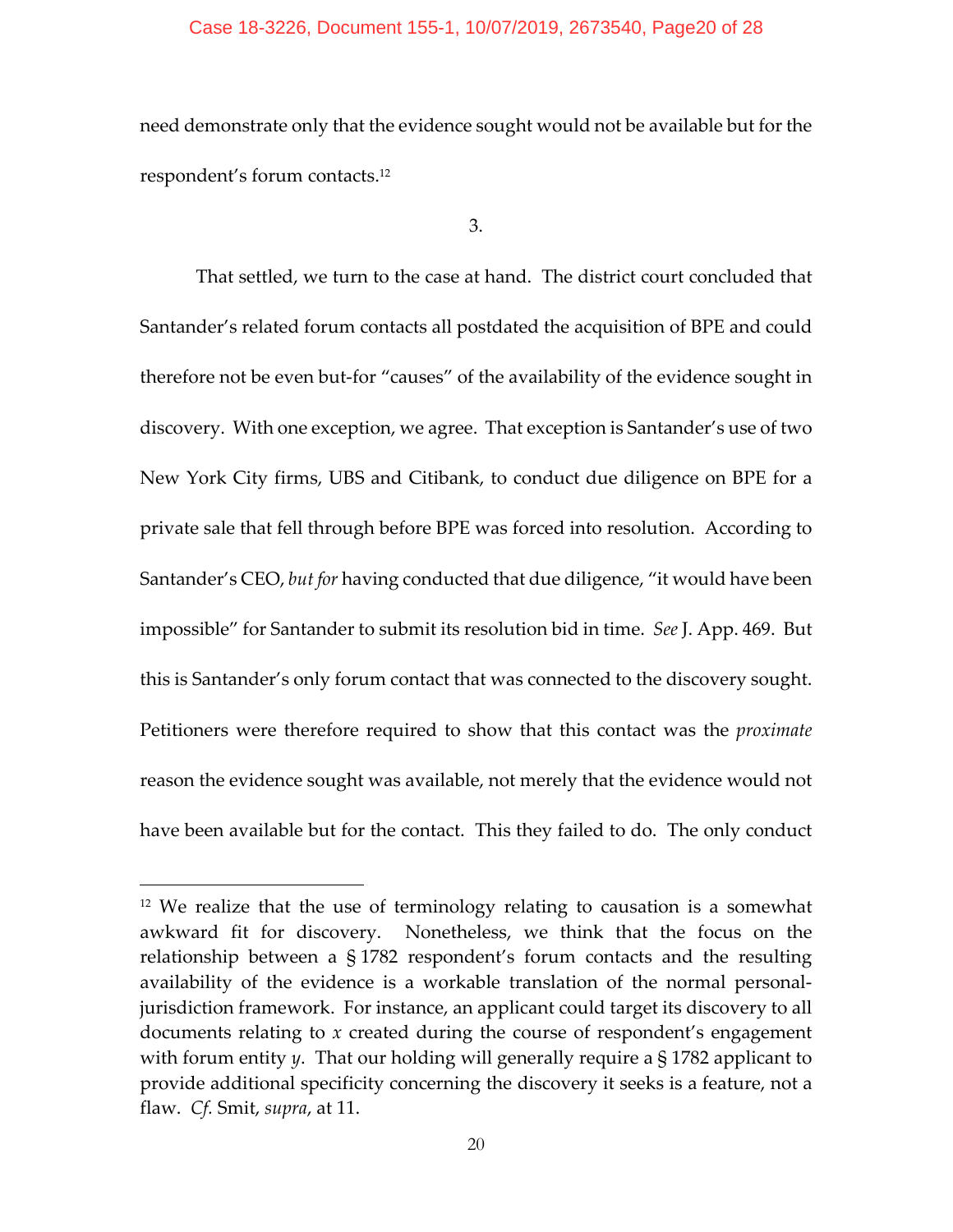## Case 18-3226, Document 155-1, 10/07/2019, 2673540, Page21 of 28

that Petitioners claim is a cause of their discovery request is described in their affidavit as follow: "According to media reports, Santander apparently was able to complete a full due diligence of BPE approximately 20 days before the Resolution . . . and had retained UBS and another New York‐based investment banking and financial services company as advisors in the contemplated bid." J. App. 108. This in‐forum conduct relates only to BPE's preresolution effort to seek a buyer. But the Petitioners' claim here (and likewise the bulk of the discovery sought) arises from a separate financial transaction: the forced sale of BPE.13 *See SPV Osus*, 882 F.3d at 344–45. We thus conclude that the district court properly held that it lacked personal jurisdiction over Santander.

The district court did conclude, however, that it had general personal jurisdiction over SIS, a conclusion not challenged on appeal. We thus turn next to whether § 1782 allows for the discovery from SIS of evidence located abroad. That is, does § 1782 apply extraterritorially?

# IV.

Santander, on behalf of SIS, insists that the district court erred by not applying a per se bar against discovery under § 1782 of evidence located abroad,

<sup>13</sup> We need not speculate whether the result would be different had Petitioners sought, for instance, only documents produced by the New York firms, rather than documents concerning BPE more generally, because Petitioners have pressed no such argument either in the district court or on appeal.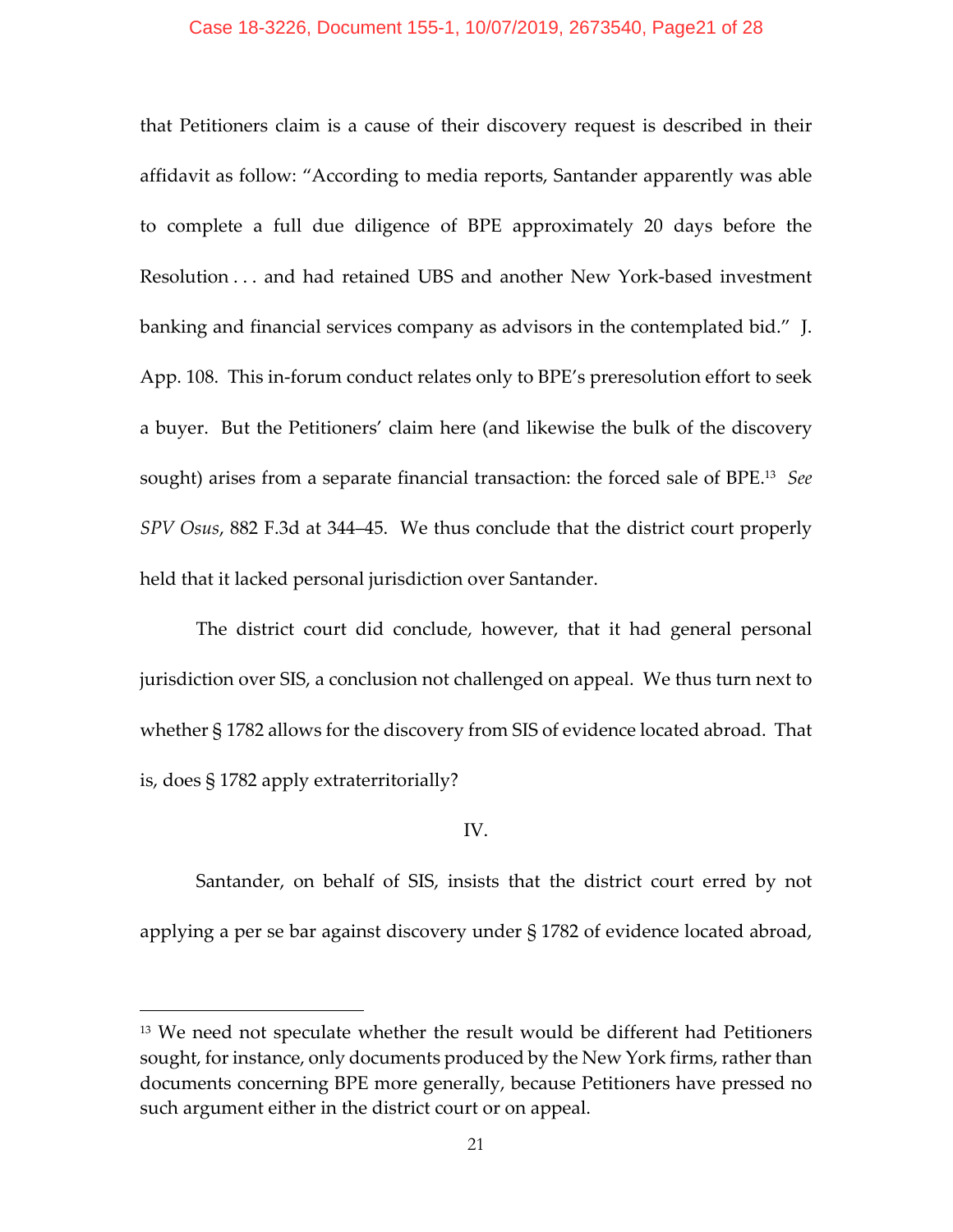## Case 18-3226, Document 155-1, 10/07/2019, 2673540, Page22 of 28

relying on the presumption against extraterritoriality. "Because the reach and applicability of a statute are questions of statutory interpretation, we review a lower court's application of the presumption against extraterritoriality," or as here, its failure to do so, "*de novo*." *See In re Picard*, 917 F.3d 85, 96 (2d Cir. 2019).

The "canon of statutory construction known as the presumption against extraterritoriality" states that "[a]bsent clearly expressed congressional intent to the contrary, federal laws will be construed to have only domestic application." *RJR Nabisco, Inc. v. European Cmty.*, 136 S. Ct. 2090, 2100 (2016). The presumption both "serves to avoid the international discord that can result when U.S. law is applied to conduct in foreign countries" and also "reflects the more prosaic commonsense notion that Congress generally legislates with domestic concerns in mind." *Id.* (internal quotation marks omitted). We agree with Petitioners that this presumption has no role to play here.

The presumption against extraterritoriality is "typically appl[ied] to discern whether an Act of Congress regulating conduct applies abroad." *Kiobel v. Royal Dutch Petroleum Co.*, 569 U.S. 108, 116 (2013). But § 1782 "is simply a discovery mechanism and does not subject a person to liability." *See In re Edelman*, 295 F.3d at 179. To be sure, the Supreme Court has stated in dicta that "we must ask this question," i.e., whether the presumption against extraterritoriality has been rebutted, "regardless of whether the statute in question regulates conduct, affords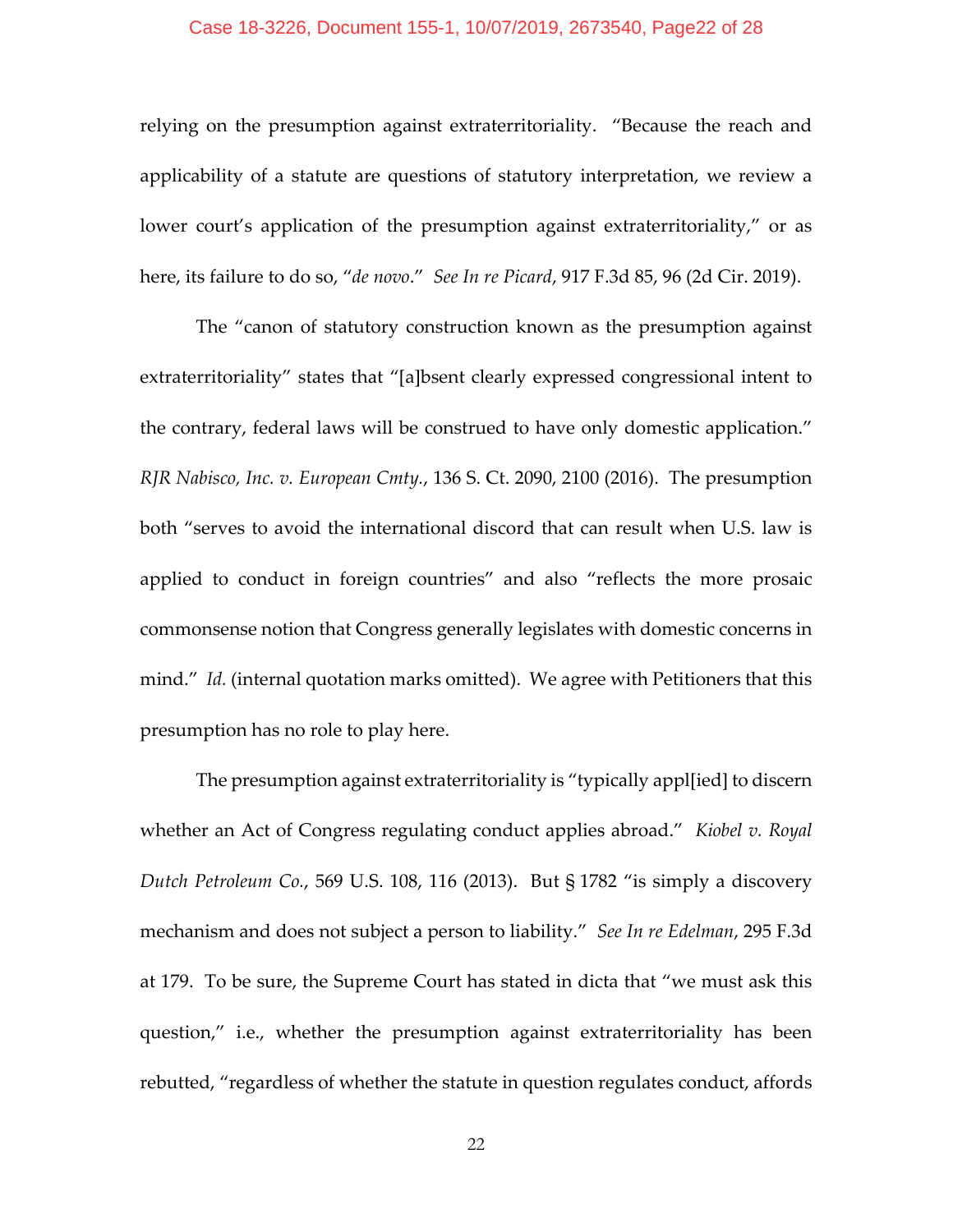## Case 18-3226, Document 155-1, 10/07/2019, 2673540, Page23 of 28

relief, or merely confers jurisdiction." *RJR Nabisco*, 136 S. Ct. at 2101. But the Court's reference to conferring jurisdiction concerned the statute at issue in *Kiobel*, where the Court noted that the statute did "not directly regulate conduct or afford relief" but nonetheless "allow[ed] federal courts to recognize certain causes of action" and was thus subject to the same "principles underlying the canon of interpretation." *See Kiobel*, 569 U.S. at 116; *see also RJR Nabisco*, 136 S. Ct. at 2100– 01. The Supreme Court has never applied the presumption against extraterritoriality to a "strictly jurisdictional" statute, *see Kiobel*, 569 U.S. at 116, not otherwise tethered to regulating conduct or providing a cause of action, *see* RESTATEMENT (FOURTH) OF FOREIGN RELATIONS LAW § 404 cmt. a & n.3 (2018). We see no reason to do so here.<sup>14</sup>

 $14$  Even if we were to conclude that the presumption against extraterritoriality is applicable to § 1782, we would nonetheless conclude that Congress's incorporation of the Federal Rules of Civil Procedure, which had by then been interpreted to allow for extraterritorial discovery, *see, e.g.*, *Societe Internationale Pour Participations Industrielles Et Commerciales, S.A. v. Rogers*, 357 U.S. 197, 199– 200, 204–06 (1958) (applying the "possession, custody, or control" test to documents held abroad); *see also* Act of Oct. 3, 1964, Pub. L. No. 88‐619, § 9(a), 78 Stat. 995, 997 (amending § 1782 to incorporate the Federal Rules of Civil Procedure), is sufficient to overcome the presumption, *see RJR Nabisco*, 136 S. Ct. at 2101 ("At the first step, we ask whether the presumption against extraterritoriality has been rebutted—that is, whether the statute gives a clear, affirmative indication that it applies extraterritorially."); *cf. id.* at 2102–03 (holding that incorporation of extraterritorial predicates sufficed to give indication that statute applied to some foreign activity and noting that "an express statement of extraterritoriality is not essential").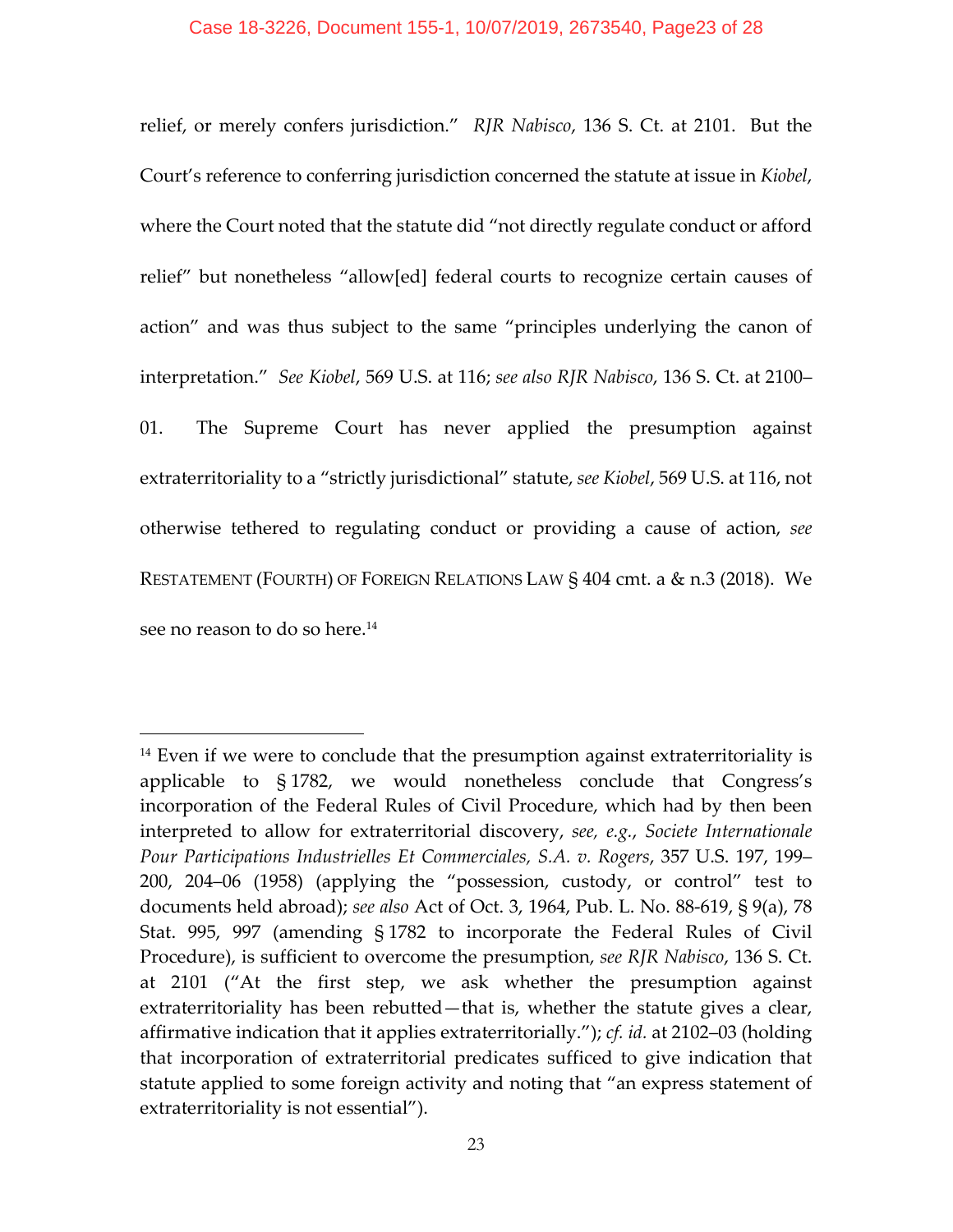Still, lower courts in this Circuit have split on whether § 1782 can be used to reach documents stored overseas,<sup>15</sup> and we have yet to address the issue.<sup>16</sup> See *In re Accent Delight Int'l Ltd.*, 696 F. App'x 537, 539 (2d Cir. 2017) (summary order). In *Sergeeva v. Tripleton Int'l Ltd.*, 834 F.3d 1194 (11th Cir. 2016), the Eleventh Circuit became the first circuit court so far to address whether § 1782 applies

<sup>15</sup> *Compare, e.g.*, *Purolite Corp. v. Hitachi Am., Ltd.*, No. 17‐mc‐67, 2017 WL 1906905, at \*2 (S.D.N.Y. May 9, 2017) (no extraterritorial application); *In re Application of Kreke Immobilien KG*, No. 13‐mc‐110, 2013 WL 5966916, at \*4 (S.D.N.Y. Nov. 8, 2013) (same); *In re Godfrey*, 526 F.Supp.2d 417, 423 (S.D.N.Y. 2007) (same); *In re Microsoft Corp.*, 428 F. Supp. 2d 188, 194 n.5 (S.D.N.Y. 2006) (same); *with In re Accent Delight Int'l Ltd.*, Nos. 16‐mc‐125, 18‐mc‐50, 2018 WL 2849724, at\*4 (S.D.N.Y. June 11, 2018) (extraterritorial application); *In re Application of Eli Lilly & Co.*, No. 09‐mc‐296, 2010 WL 2509133, at \*4 (D. Conn. June 15, 2010) (same); *In re Application of Gemeinshcaftspraxis Dr. Med. Schottdorf*, No. M19‐88, 2006 WL 3844464, at \*5 (S.D.N.Y. Dec. 29, 2006) (same).

<sup>&</sup>lt;sup>16</sup> Most courts that have concluded that  $\S 1782$  does not apply extraterritorially rely on dicta from this Court, a contemporaneous Senate report, and a 1998 article by one of § 1782's principal drafters. *See Application of Sarrio, S.A.*, 119 F.3d 143, 147 (2d Cir. 1997) ("On its face, § 1782 does not limit its discovery power to documents located in the United States. . . . [But] despite the statute's unrestrictive language, there is reason to think that Congress intended to reach only evidence located within the United States."); S. Rep. No. 88‐1580 (1964), *reprinted in* 1964 U.S.C.C.A.N. 3782, 3788 ("in obtaining oral and documentary evidence *in the United States*" (emphasis added)); Smit, *supra*, at 11 ("[I]f Section 1782 could be used for this purpose, American courts would become clearing houses for requests for information from courts and litigants all over the world in search of evidence to be obtained all over the world."). But given the plain meaning of the statute, which we adopt below, these considerations are insufficient to win the day. *See, e.g.*, *Green v. City of New York*, 465 F.3d 65, 78 (2d Cir. 2006) ("Statutory analysis begins with the text and its plain meaning, if it has one. Only if an attempt to discern plain meaning fails because the statute is ambiguous, do we resort to canons of construction. If both the plain language and the canons of construction fail to resolve the ambiguity, we turn to the legislative history." (citations omitted)).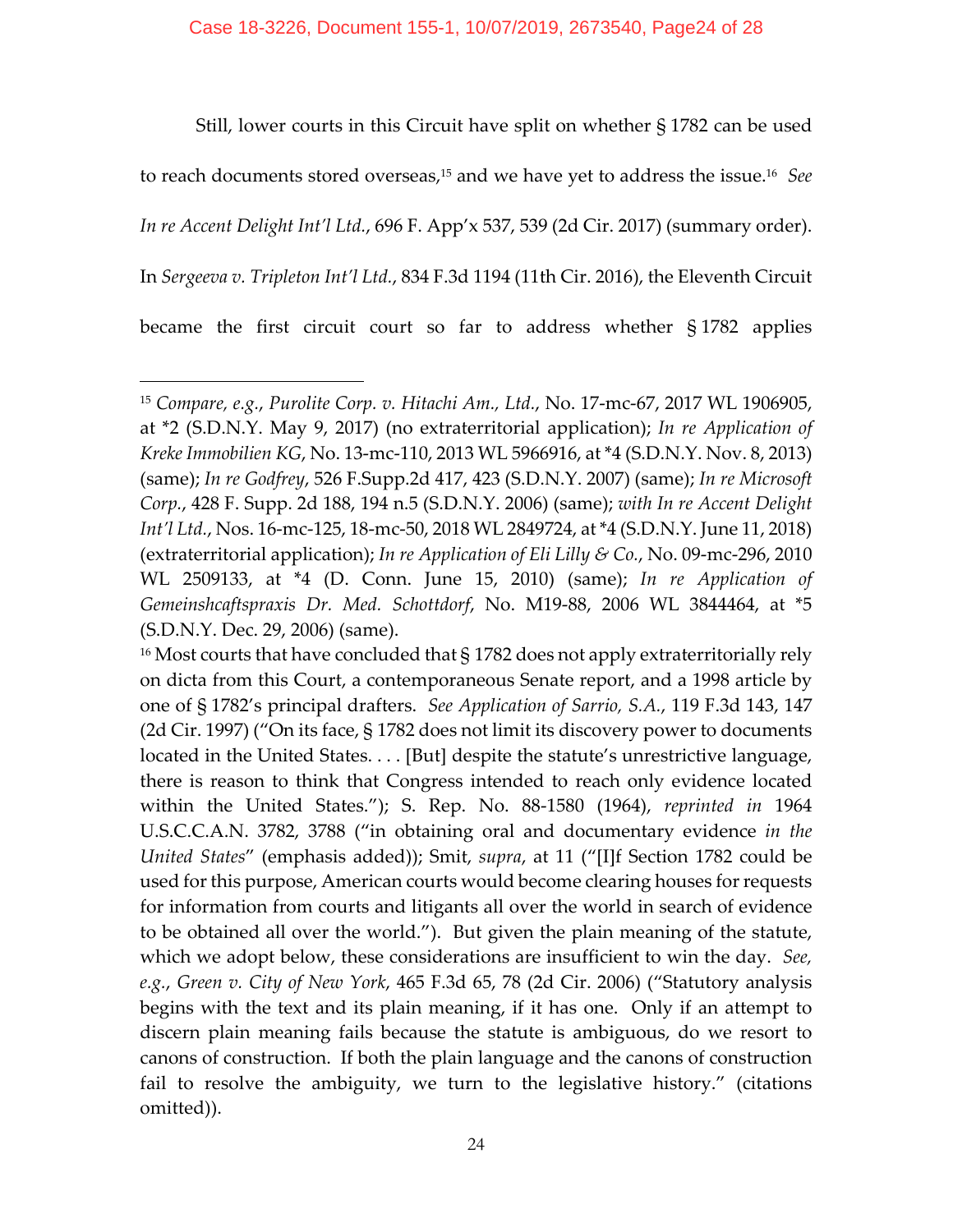#### Case 18-3226, Document 155-1, 10/07/2019, 2673540, Page25 of 28

extraterritorially. The Eleventh Circuit reasoned that the text of § 1782 authorizes discovery pursuant to the Federal Rules of Civil Procedure. The Federal Rules of Civil Procedure in turn authorize extraterritorial discovery so long as the documents to be produced are within the subpoenaed party's possession, custody, or control. Hence § 1782 likewise allows extraterritorial discovery. *See id.* at 1199– 1200.

The Eleventh Circuit concluded, then, that "the location of responsive documents and electronically stored information—to the extent a physical location can be discerned in this digital age—does not establish a *per se* bar to discovery under § 1782." *Id.* at 1200. We find this reasoning persuasive. Our previous dicta notwithstanding, we join the Eleventh Circuit in holding that a district court is not categorically barred from allowing discovery under § 1782 of evidence located abroad. That said, we note that a court may properly, and in fact should, consider the location of documents and other evidence when deciding whether to exercise its discretion to authorize such discovery. *Cf. Mees v. Buiter*, 793 F.3d 291, 302 (2d Cir. 2015) ("[W]e have instructed that it is far preferable for a district court to reconcile whatever misgivings it may have about the impact of its participation in the foreign litigation by issuing a closely tailored discovery order rather than by simply denying relief outright." (internal quotation marks omitted)).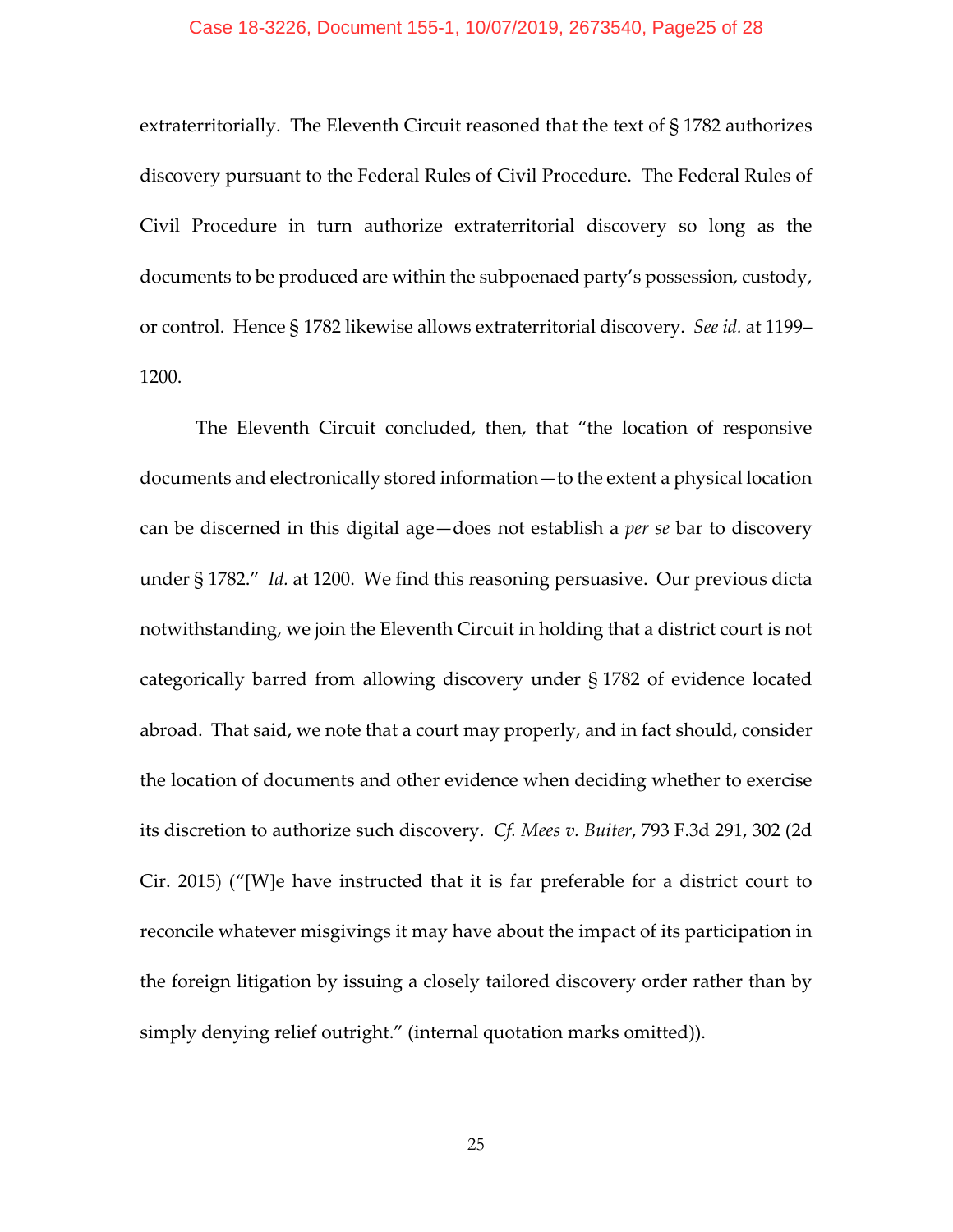## Case 18-3226, Document 155-1, 10/07/2019, 2673540, Page26 of 28

Having so decided, we turn finally to Santander's argument that the district court abused its discretion by granting discovery against SIS.

#### V.

Once a district court has concluded that it has jurisdiction, "[w]e review the decision to grant a Section 1782 petition for an abuse of discretion." *Kiobel by Samkalden*, 895 F.3d at 244.

"To guide district courts in the decision to grant a Section 1782 petition, the Supreme Court in *Intel* discussed non‐exclusive factors (the '*Intel* factors') to be considered in light of the 'twin aims' of section 1782 . . . ." *Id.* "The *Intel* factors are not to be applied mechanically," and "[a] district court should also take into account any other pertinent issues arising from the facts of the particular dispute." *Id.* at 245. Those factors are (1) whether "the person from whom discovery is sought is a participant in the foreign proceeding," in which event "the need for § 1782(a) aid generally is not as apparent as it ordinarily is when evidence is sought from a nonparticipant in the matter arising abroad"; (2) "the nature of the foreign tribunal, the character of the proceedings underway abroad, and the receptivity of the foreign government or the court or agency abroad to U.S. federalcourt assistance"; (3) "whether the  $\S 1782(a)$  request conceals an attempt to circumvent foreign proof‐gathering restrictions or other policies of a foreign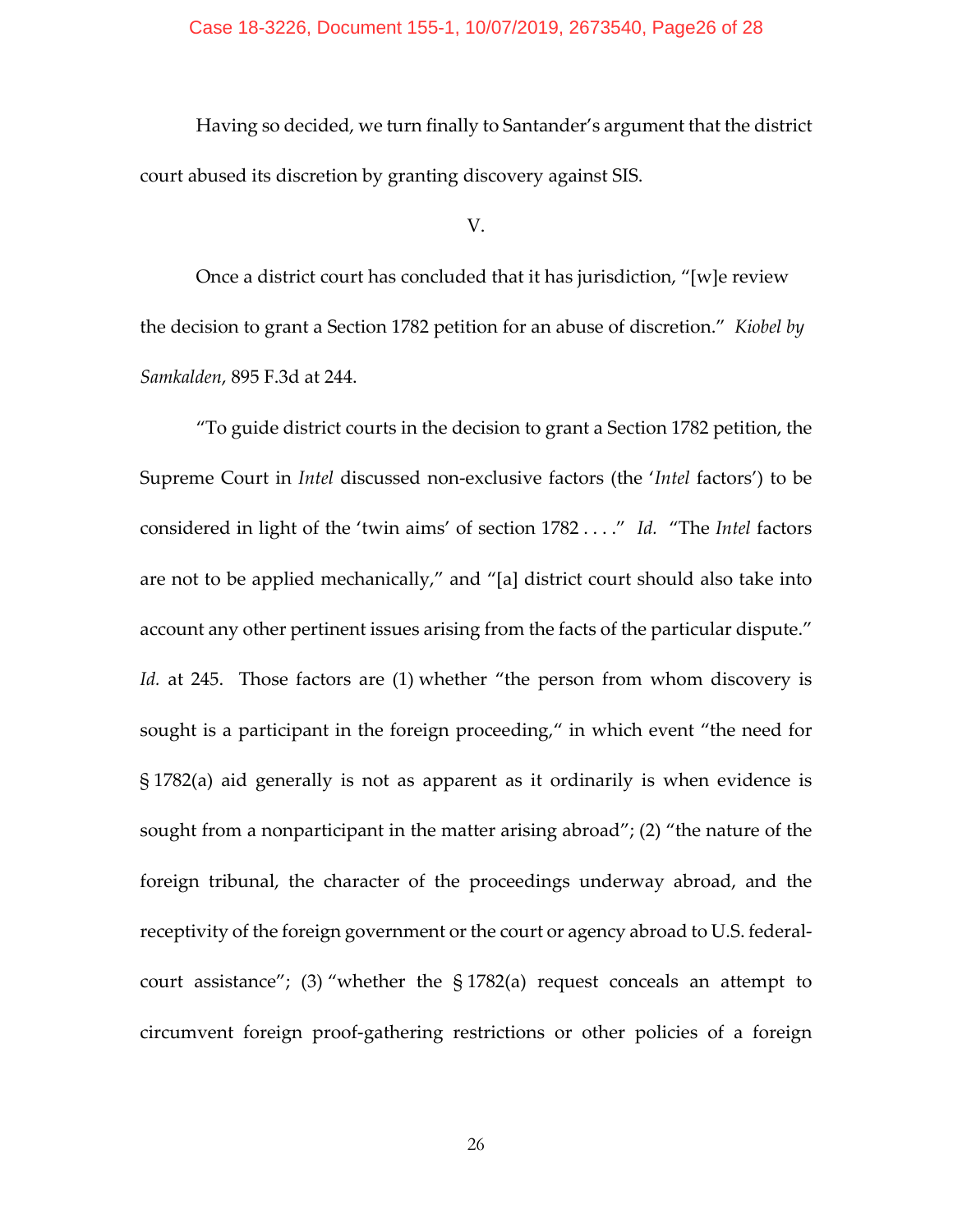country or the United States"; and (4) whether the request is "unduly intrusive or burdensome." *Intel*, 542 U.S. at 264–65.

Santander primarily protests that the district court failed to analyze any of the factors with respect to SIS. The district court stated that it considered the *Intel* factors as to SIS and found "that discovery against SIS is appropriate" but failed to identify SIS in its subsequent analysis. *See In re del Valle Ruiz*, 342 F. Supp. 3d at 459. Nonetheless, the factors plainly weighed in favor of discovery against SIS. First, SIS is not a party to any of the foreign proceedings. Second, there is no evidence that the foreign proceedings would be unreceptive to the evidence. Third, no argument has been made that Petitioners are attempting to procure documents from SIS in contravention of restrictions in place in the foreign proceedings. And fourth, neither Santander nor SIS has made any showing that the production of any responsive documents would be unduly intrusive or burdensome.

# **CONCLUSION**

For the foregoing reasons, we hold that (1) § 1782's "resides or is found" language extends its reach to the limits of personal jurisdiction consistent with due process, but Santander's forum contacts were nonetheless insufficient to subject it to the district court's personal jurisdiction and (2) there is no per se bar under